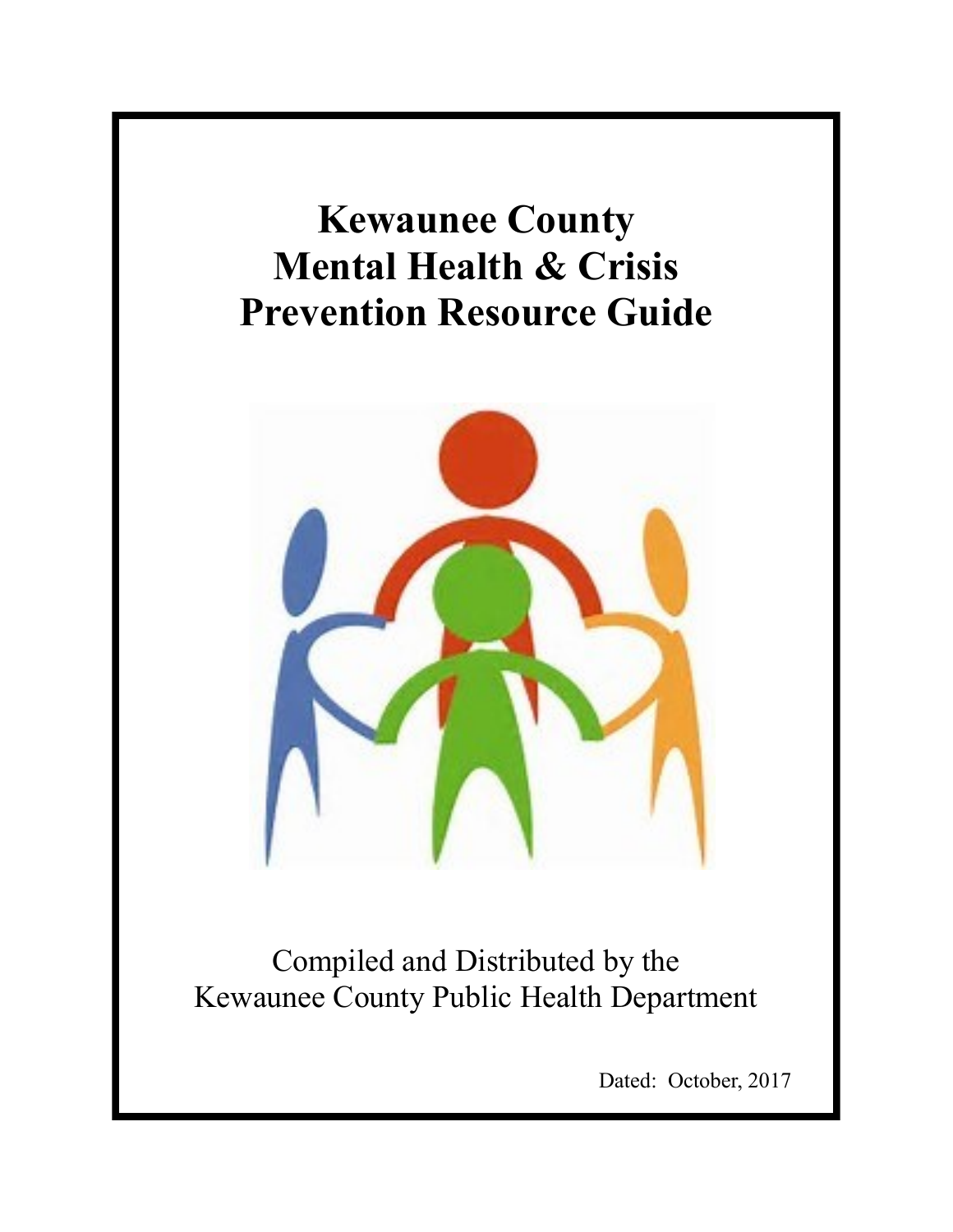*Disclaimer:* 

*This list was compiled as a collaborative effort by several individuals invested in the mental health of Kewaunee County citizens. It may not be all-inclusive or completely accurate. Kewaunee County accepts no liability for the consequences of any actions taken on the basis of the information listed in this resource guide. The user assumes the risk related to the use of any of this information.*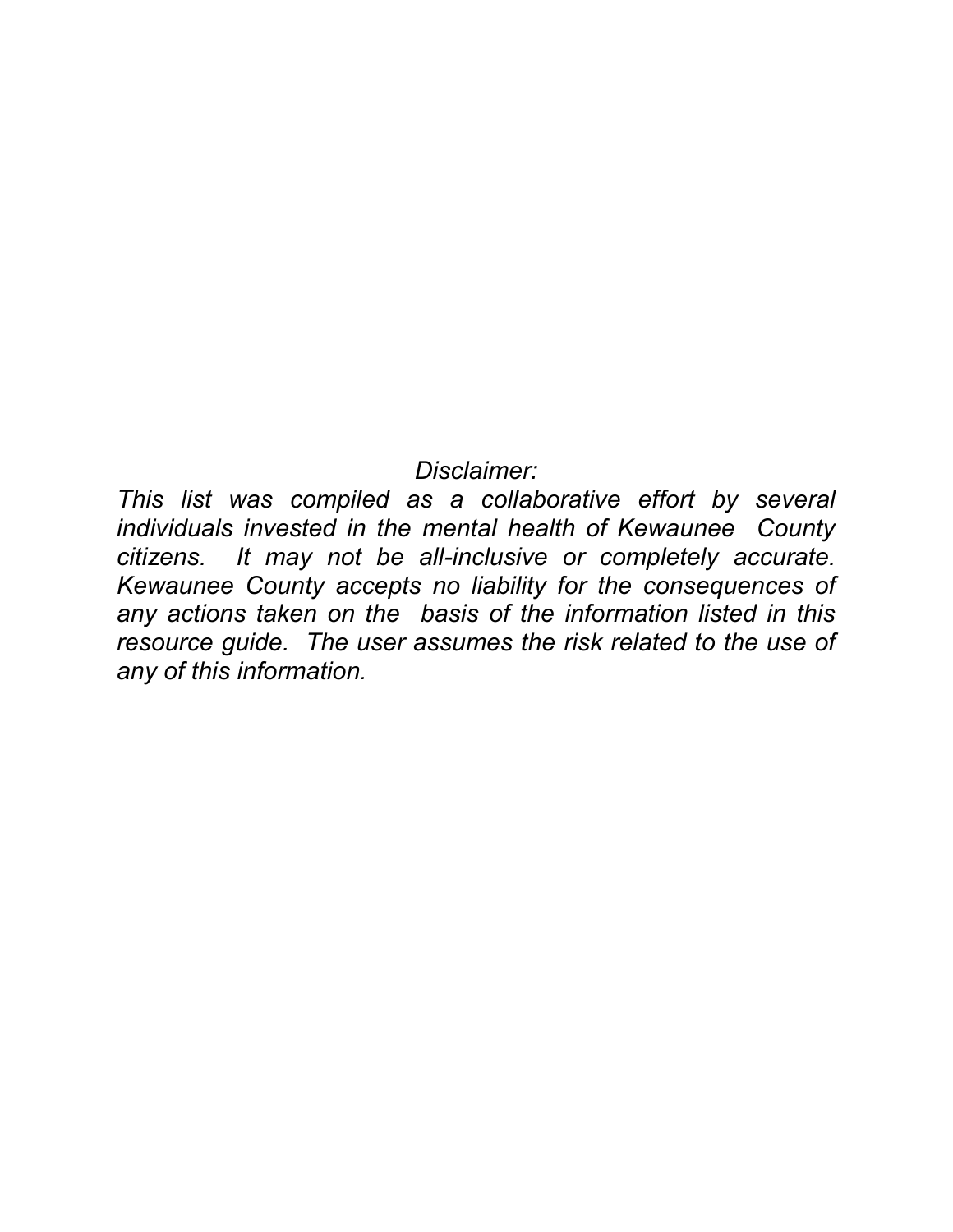# **Important Emergency Numbers**

| Fire, Police, Sheriff's Depart-<br>ment or Rescue/Ambulance | Dial 9-1-1     |
|-------------------------------------------------------------|----------------|
| <b>Kewaunee County Crisis</b><br>(24/7)                     | 920-255-1645   |
| <b>Poison Control Center</b>                                | 1-800-222-1222 |
| <b>Important Non-Emergency Numbers</b>                      |                |
| Information and Referral<br>Information                     | Dial 2-1-1     |
| <b>Kewaunee County Sheriff's</b><br>Department              | 920-388-3100   |
| <b>City of Kewaunee Police</b><br>Department                | 920-388-5010   |
| <b>City of Kewaunee Fire</b><br>Department                  | 920-388-5006   |
| Kewaunee Area Ambulance                                     | 920-388-5000   |
| City of Algoma Police<br>Department                         | 920-487-3311   |
| City of Algoma Fire and<br>Rescue                           | 920-487-2712   |
| Luxemburg Police<br>Department                              | 920-845-5381   |
| Luxemburg Fire and Rescue                                   | 920-845-5621   |
| <b>Nurse Direct 24/7</b>                                    | 1-877-746-0003 |
| <b>Text "HOPELINE"</b>                                      | 741741         |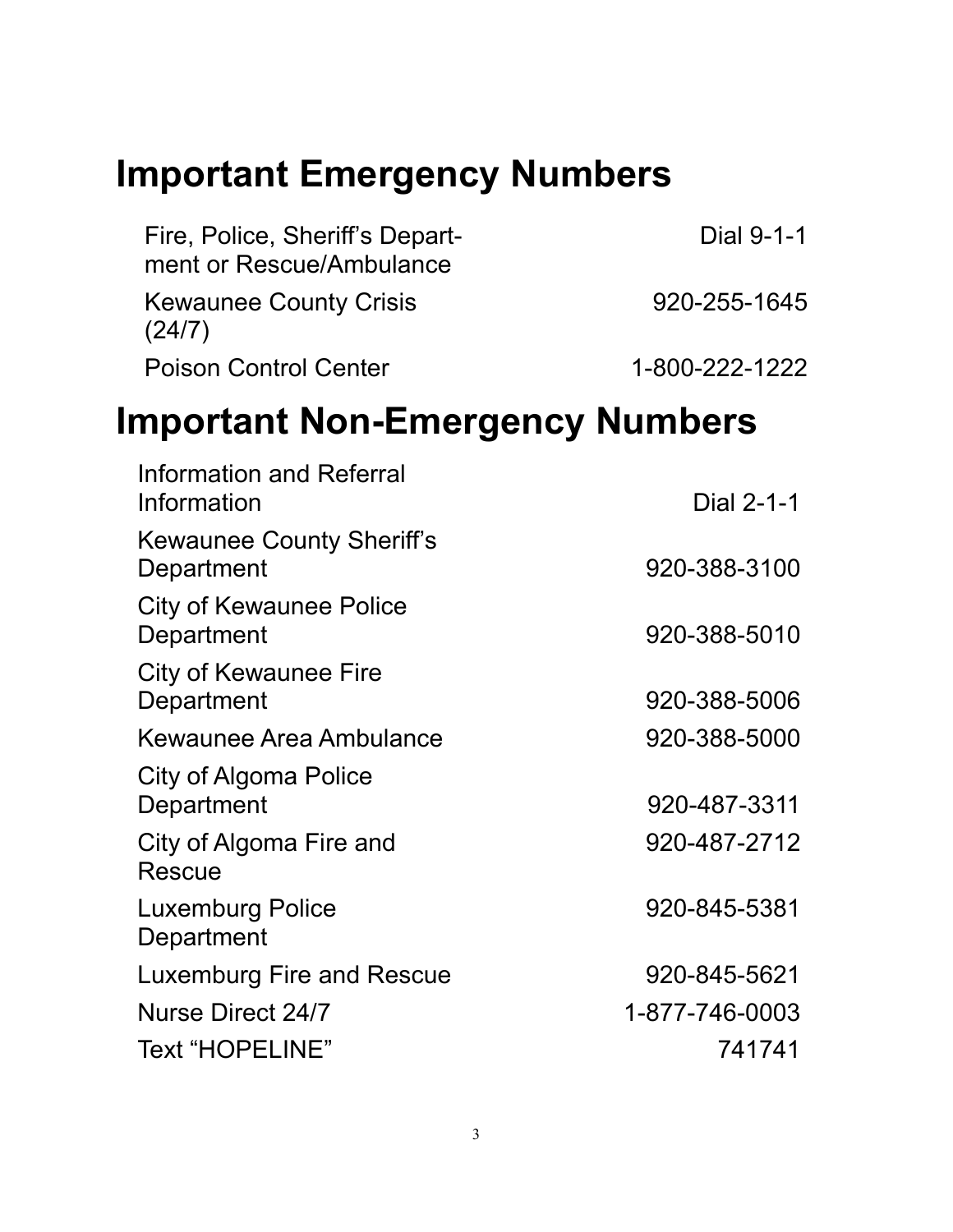# Table of Contents

| <b>Emergency and Non-emergency Phone Numbers</b> |           |
|--------------------------------------------------|-----------|
| Area School Contact                              | 5         |
| <b>Services</b>                                  |           |
| <b>Children Mental Health</b>                    | 6         |
| <b>Crisis Intervention</b>                       | 10        |
| Domestic Violence Advocacy                       | 11        |
| Hearing Impaired                                 | 11        |
| <b>Hispanic Resources</b>                        | 12        |
| <b>LGBT Mental Health</b>                        | 13        |
| <b>Marital/Family Therapy</b>                    | $14 - 17$ |
| <b>Mental Health Counseling</b>                  | $17 - 20$ |
| <b>Mental Health Social Support</b>              | $20 - 21$ |
| <b>Sexual Assault Counseling</b>                 | 22        |
| <b>Substance Abuse Services</b>                  | 22-23     |
| <b>Veteran Services</b>                          | 23        |
| <b>Organization Websites</b>                     | 24        |
| <b>Referral/Crisis Line</b>                      | 25        |
| Signs/Suggestions                                | 26-28     |
| <b>Patient Registration Form</b>                 | 29-30     |
| Financial/Insurance Information                  | $31 - 32$ |
| <b>Outpatient Fee Policy</b>                     | 33        |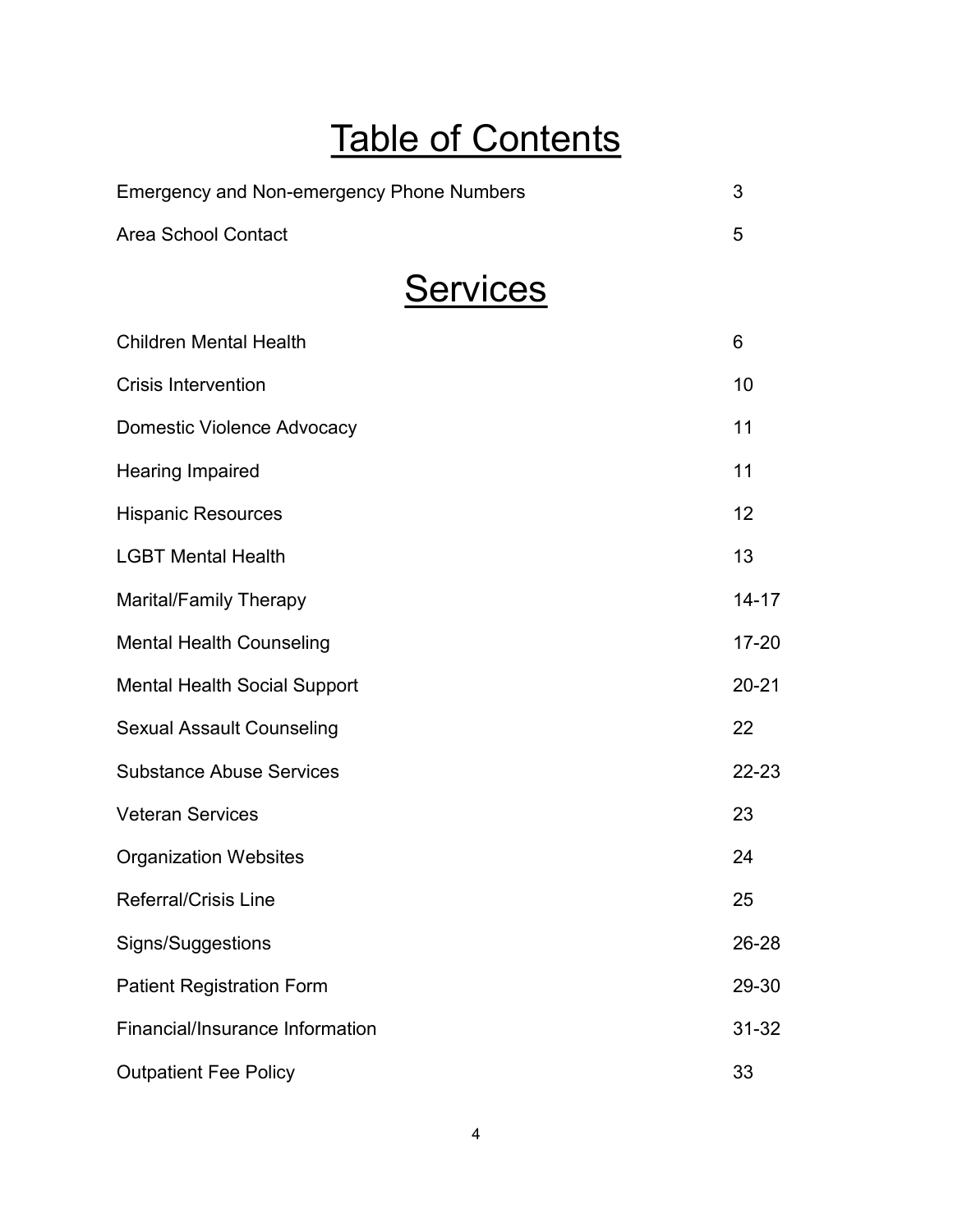# **School Resources:**

# Luxemburg School District

| Nicole Forsythe-School Psychologist                         | 920-845-5549 x502  |
|-------------------------------------------------------------|--------------------|
| Tiffannie Sorenson-School Psychologist                      | 920-845-5549 x503  |
| Luxemburg- Casco Primary School                             |                    |
| Jennifer Koch-School Counselor                              | 920-845-2315 x204  |
| Luxemburg-Casco Intermediate School                         |                    |
| Casey Kudick-School Counselor                               | 920-845-2371 x106  |
| Luxemburg- Casco Middle School                              |                    |
| Jessica Hoiska-School Counselor                             | 920-837-2205 x303  |
| Samantha Peot-School Counselor                              | 920-837-2205       |
| Luxemburg-Casco High School Counseling Department           |                    |
| Peter Geissler-School Counselor (Last names A-L)            | 920-845-2336 x404  |
| Christina Romatowski-School Counselor (Last names M-Z)      |                    |
|                                                             | 920-845-2336 x405  |
| Luxemburg-Casco School District                             |                    |
| Tara Zeal--Director of Student Services & Special Education |                    |
|                                                             | 920-845-5549 x504  |
|                                                             |                    |
|                                                             |                    |
|                                                             |                    |
| <b>Kewaunee School District</b>                             |                    |
| Kewaunee Elementary/Middle School                           | 920-388-2458       |
| Beth Wiltman-School Psychologist                            |                    |
| Tami Prucha-School Counselor (Pre-K-8)                      |                    |
| Kewaunee High School                                        | 920-388-2951       |
| Steve Meyer-School Counselor                                |                    |
| Beth Wiltman-School Psychologist                            |                    |
|                                                             |                    |
|                                                             |                    |
|                                                             |                    |
| Algoma School District                                      |                    |
| <b>Algoma Elementary School</b>                             |                    |
| Hayley Vaske-School Psychologist                            | 920-487-7001 x1228 |
| Angela Kinjerski-School Counselor                           | 920-487-7001 x1212 |
| Algoma Middle/High School                                   |                    |
| Kasie Holloway-School Counselor                             | 920-487-7001 x2306 |
|                                                             |                    |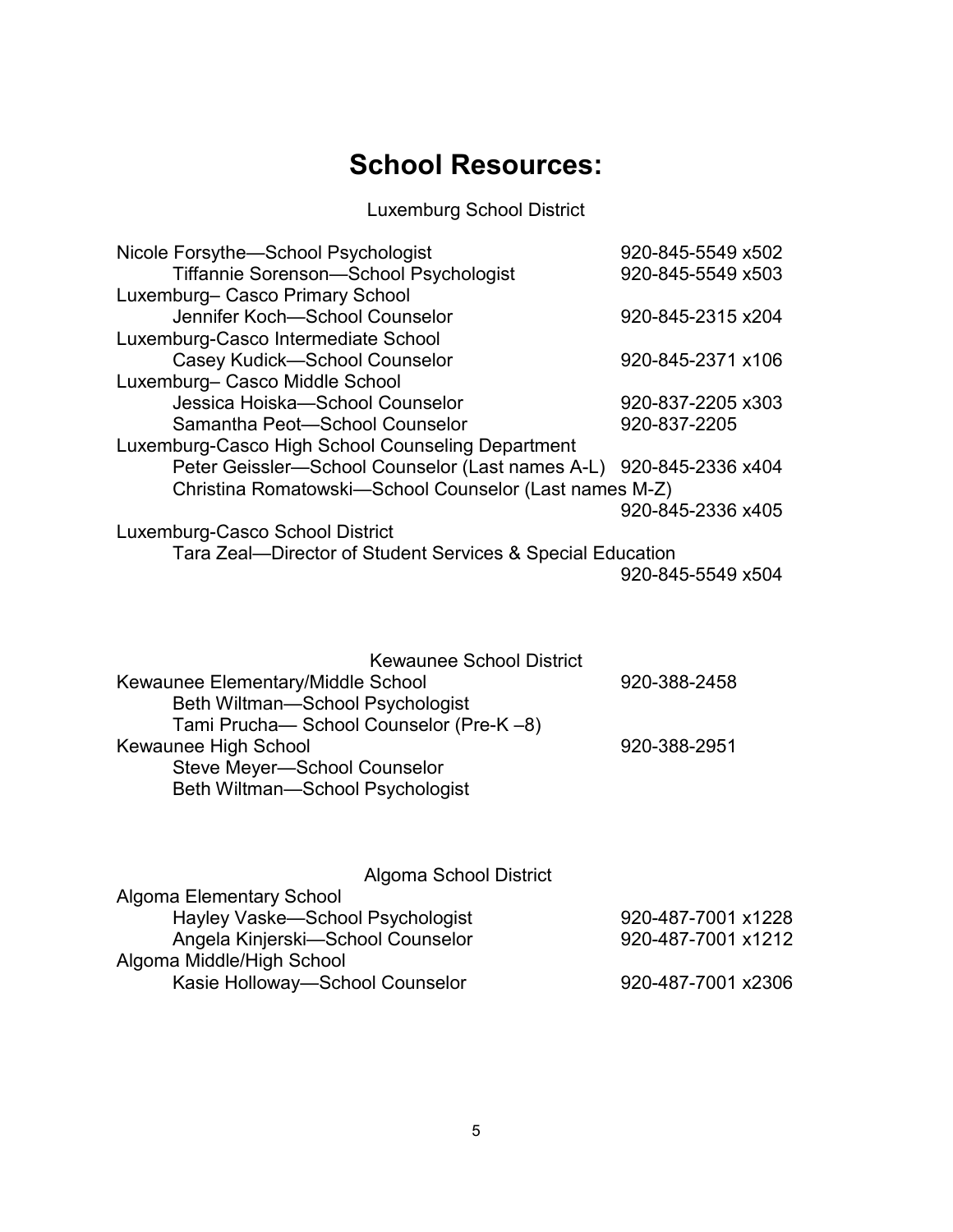# **Children's Mental Health**

**Kewaunee County Behavioral Health Unit 810 Lincoln Street Kewaunee, WI 54216 920-388-7030 920-255-1645 (24/7) - Crisis**

Services Provided: Outpatient individual, family, and group counseling for persons experiencing problems with mental health issues and substance abuse issues. The agency also provides 24-hour crisis intervention services, community support programming for persons with persistent and severe mental illness, assessment and treatment services for intoxicated drivers, psychological and psychiatric evaluations and medication management. In addition, the agency contracts for inpatient mental health services, detoxification services and residential substance abuse treatment services. All of the agency's behavioral health services are state certified under the provisions of the administrative codes of the Wisconsin Department of Health and Family Services.

Payment: Private insurance, Medicaid and Medicare. Services offered on a sliding fee scale for those without health insurance which is based on family size and income.

**Children and Families Unit Kewaunee County Department of Human Services 810 Lincoln Street Kewaunee, WI 54216 920-388-7030**

This unit receives and investigates reports of abuse and neglect and maltreatment of children between the ages of 0 and 18. When appropriate, the unit provides court ordered and non-court ordered services to families where abuse and neglect have occurred. It has the responsibility for the recruitment and licensing of foster homes within Kewaunee County and provides out-of-home care, primarily foster home and kinship care (living with a relative) when necessary.

The juvenile justice unit receives reports, from law enforcement officers throughout the county, of law violations committed by juveniles who have not obtained the 17th birthday. Unit members prepare reports for the District Attorney's Office and the Juvenile Court as to how to help these juveniles become law-abiding members of society. Services are provided to these juveniles and their families as determined appropriate by the Juvenile Court.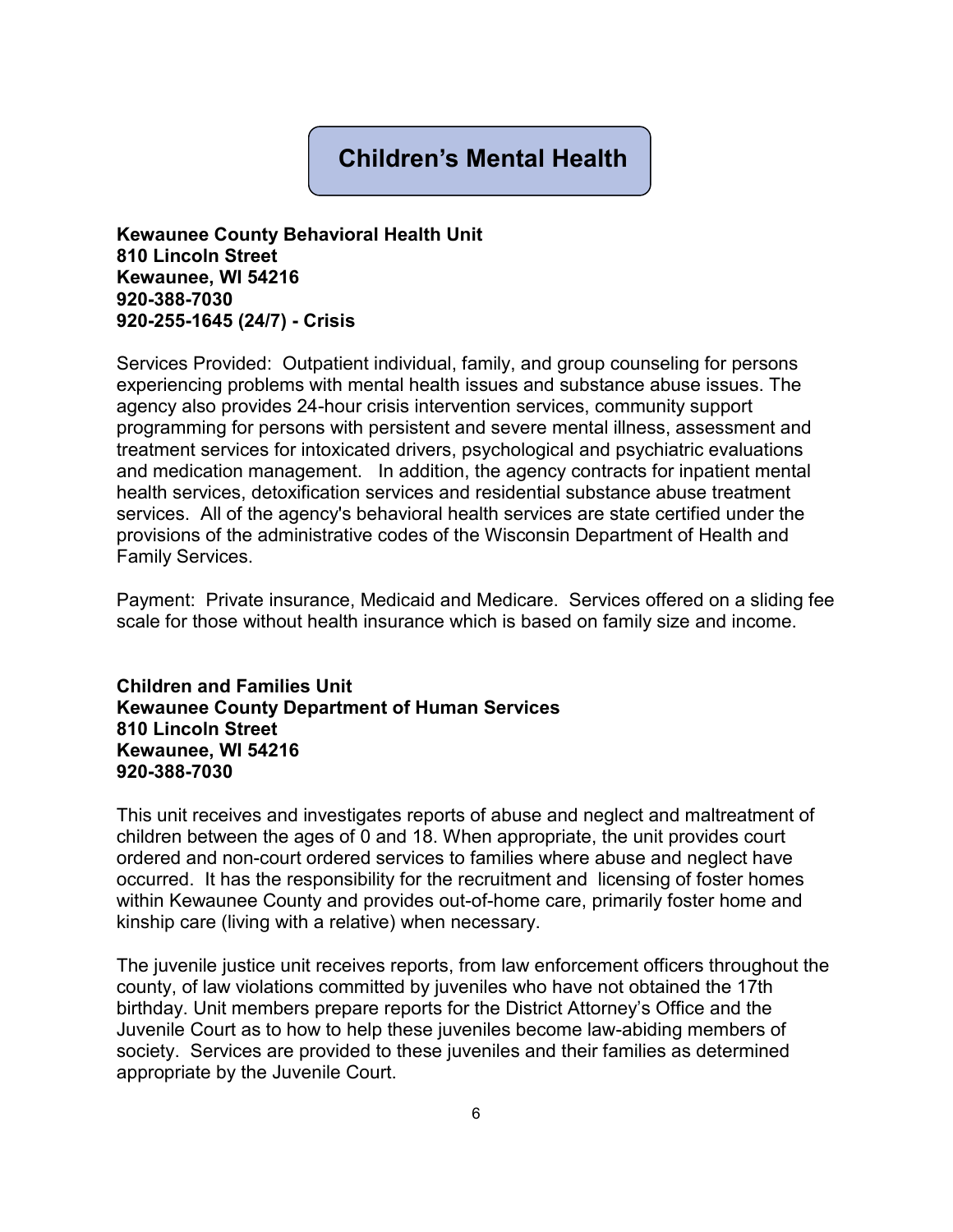**Bay Counseling Clinic, LLP 50 South Madison Avenue, Suite 3 Sturgeon Bay, WI 54235 920-743-4428 www.baycounseling.net baycounseling@gmail.com**

WI Site certified clinic committed to providing confidential, professional, and affordable counseling services.

Services Provided: Individual and Family Psychotherapy (Focus on Cognitive-Behavioral Therapy) for a variety of issues: anxiety disorders, depression/mood disorders, childhood/behavioral issues, adjustment disorders, self-harm, eating disorders and couples therapy.

Payment: In network status with most insurance companies, including Medicaid and Medicare.

**Counseling Associates of Door County 620 North 12th Avenue Sturgeon Bay, WI 54235 920-743-9554 1-800-731-9999 www.counselingofdoor.com cadc@dcwis.com**

Certified Mental Health and AODA Outpatient Clinic offering: Individual and Family Therapy, Parent-Child Relationships, Group Therapy, Psychological Evals & Consultations, Industrial Employer Consultations, Program Development and Implementation & Relaxation Training, Stress Management, Children & Adolescent Services, Marriage Counseling, and Co-Parent Counseling.

Payment: We will bill your insurance; most services are covered by your medical insurance. We accept cash, check, Visa and Master Card.

**American Foundation of Counseling Services, Inc. 130 East Walnut Street, Ste 706 Green Bay, WI 54301 920-437-8256 http://doundationsgb.org**

Quality mental health counseling and community educational services. Our focus is in seeking solutions which integrate emotional, physical and spiritual strengths. Foundations commits to providing quality services to all clients, including those who are uninsured or under-insured. Our agency is one of only a few providers in the community who accept Medicare, Wisconsin Medicaid and offers payment assistance.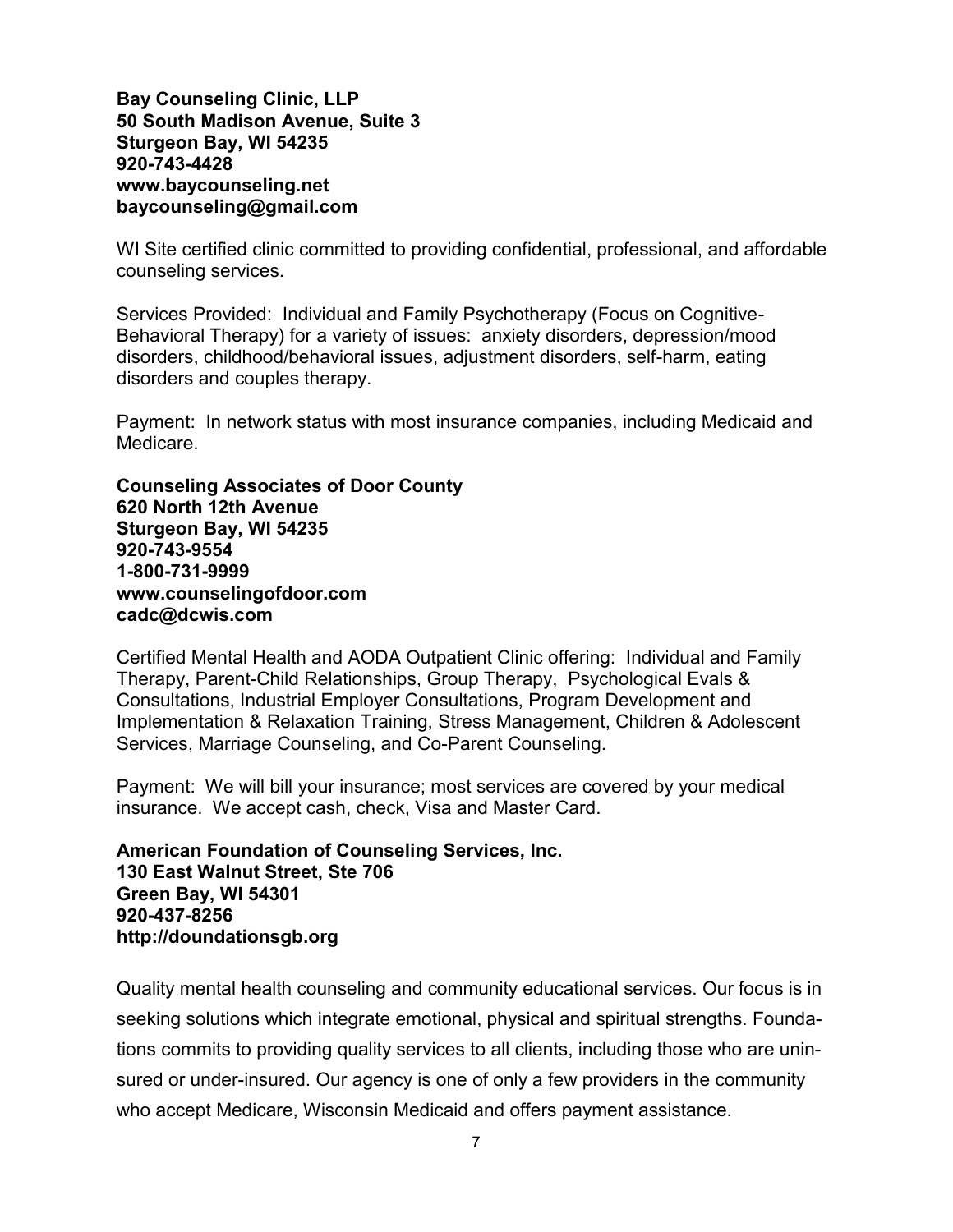### **Aurora Behavioral Health 1881 Chicago Street DePere, WI 54115 920-403-8000**

Psychologists, psychiatrists and psychotherapists have successfully treated most behavioral health problems, including: attention deficit hyperactivity disorder (ADHD); anxiety; child and adolescent issues; depression; eating disorders; family issues; grief and substance abuse. Experienced clinical staff provides outpatient services to all ages, including children, adolescents, adults, couples and families.

**Bellin Health—Algoma 831 Parker Avenue Algoma, WI 54201 920-487-3676**

**Bellin Psychiatric Center 301 East Saint Joseph Street Green Bay, WI 54305 920-433-6073**

**Riverside Psychiatric 1325 Angel's Path DePere, WI 54115 920-338-2855**

Experienced mental health professionals skilled at helping children, adolescents, and adults. Bellin Psychiatric Center is the premier provider of behavioral health services in Northeast Wisconsin. The center offers inpatient services at its main facility, located in Green Bay. In addition, experienced professionals with Bellin Psychiatric Center provide mental health assessments; crisis management; individual, couples, and family therapy; substance abuse services; and employee assistance program services at a number of locations.

**Spectrum Behavioral Health, LLC 1496 Bellevue Street, Ste 101 Green Bay, WI 54311 920-784-2644 www.spectrumbh.com**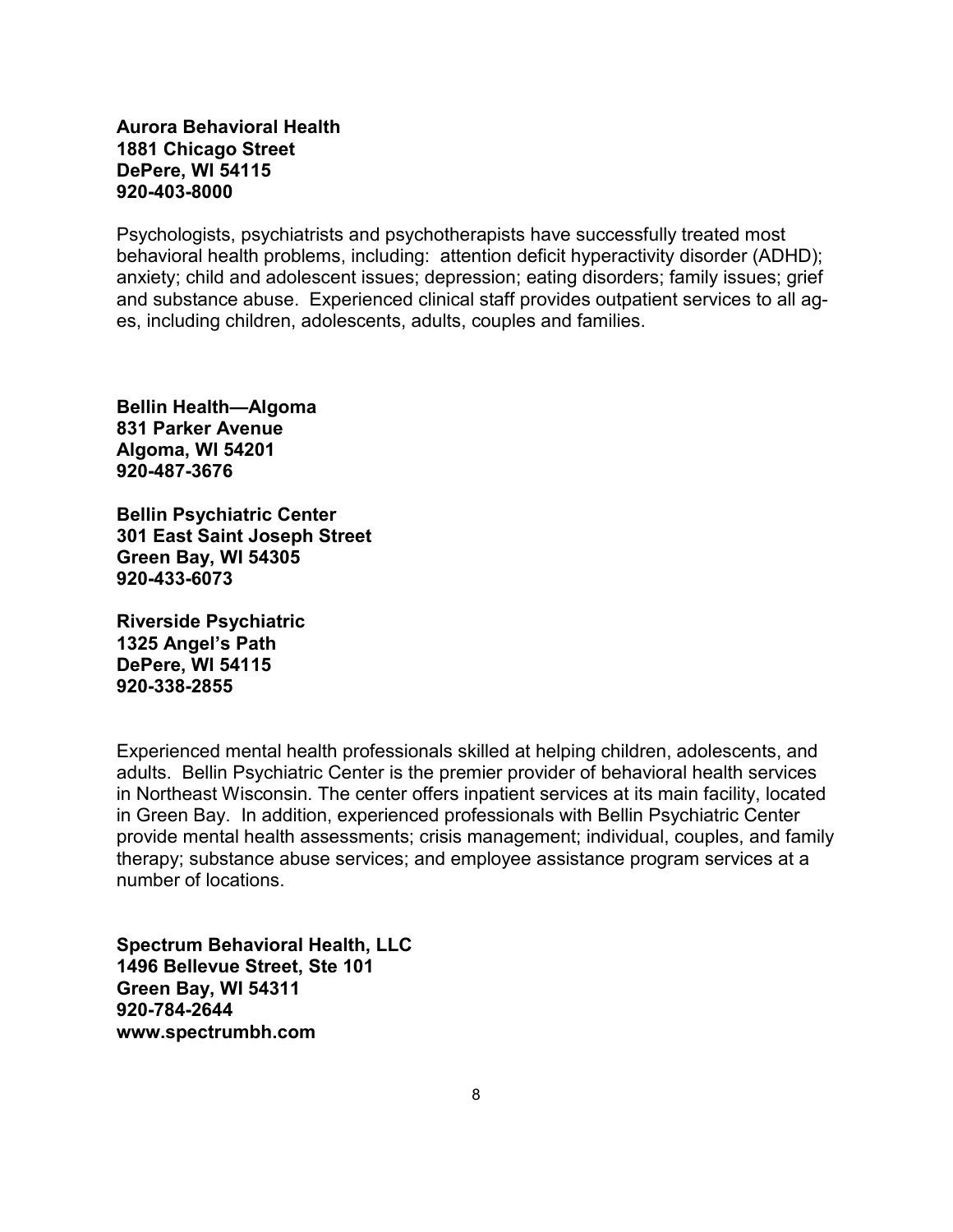**Dynamic Family Solutions One East Waldo Boulevard, Ste 3 Manitowoc, WI 54220 920-323-7431**

**Dynamic Family Solutions 3021 Holmgren Way Green Bay, WI 54304 920-323-7431**

**Dynamic Family Solutions 101 North 4th Avenue Sturgeon Bay, WI 54235 920-323-7431**

**www.dynamicfamilysolutions.com**

**Family Services of Northeast Wisconsin 300 Crooks Street Green Bay, WI 54305 920-436-6800 http://www.familyservicesnew.org**

A non-profit human services agency that protects, heals and cares for the children and families of Northeast Wisconsin. Services include counseling/treatment services, crisis services and at-risk youth programs.

**HFM Behavioral Health 339 Reed Avenue Manitowoc, WI 54220 920-320-8600**

The Holy Family Memorial behavioral health experts utilize a patient-centered and holistic approach to treat a variety of psychiatric disorders. Individual, family and group counseling services provided.

**Innovative Counseling 1499 6th Street Green Bay, WI 54301 920-497-6161 http://www.innovativecounseling.com**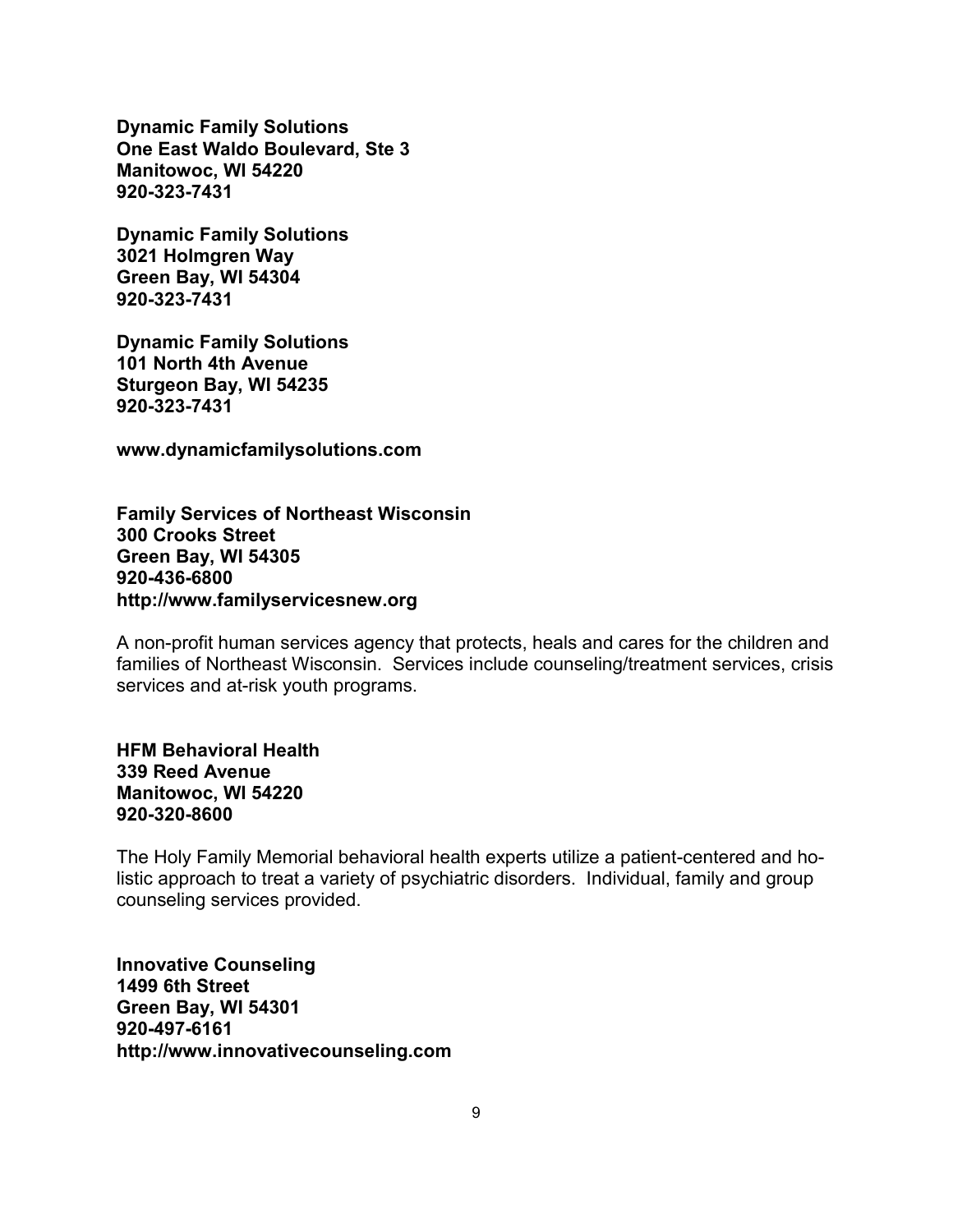### **Phoenix Behavioral Health 115 East Waldo Boulevard Manitowoc, WI 54220 920-682-1131**

Our staff provides psychology, marriage & family, and other counseling services to help individuals and families with a variety of concerns including behavioral challenges, relationship struggles, depression, and anxiety.

**2680 Vernon Drive 3021 Voyager Drive Green Bay, WI 54301 Green Bay, WI 54311 920-272-1200 920-496-4700**

**Prevea Behavioral Health Prevea Behavioral Health**

A state-certified outpatient behavioral health clinic you'll find access to the tools you need to cope with emotional, behavioral and relationship problems. Psychiatric assessment and medication management is available for children and adults. Individual, couple, group and family therapies are also available.

**Crisis Intervention**

**Kewaunee County Behavioral Health Unit 810 Lincoln Street Kewaunee, WI 54216 920-388-7030 920-255-1645 (24/7) - Crisis**

Services Provided: Outpatient individual, family, and group counseling for persons experiencing problems with mental health issues and substance abuse issues. The agency also provides 24-hour crisis intervention services, community support programming for persons with persistent and severe mental illness, assessment and treatment services for intoxicated drivers, psychological and psychiatric evaluations and medication management. In addition, the agency contracts for inpatient mental health services, detoxification services and residential substance abuse treatment services. All of the agency's behavioral health services are state certified under the provisions of the administrative codes of the Wisconsin Department of Health and Family Services.

Payment: Private insurance, Medicaid and Medicare. Services offered on a sliding fee scale for those without health insurance which is based on family size and income.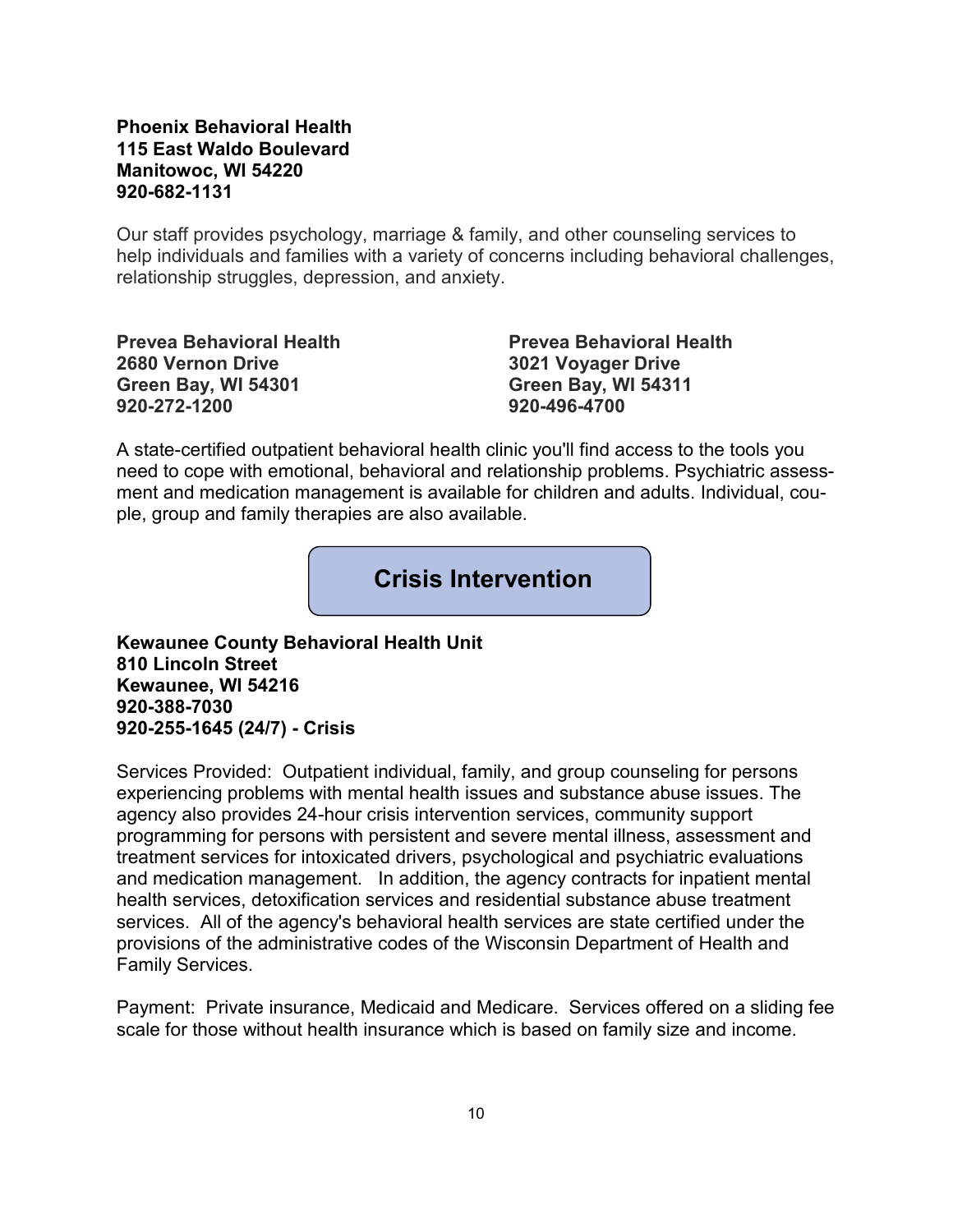# **Domestic Violence Advocacy**

### **Violence Intervention Project 1405 Division Street Algoma, WI 54201 920-487-2111 1-877-847-3223 (24 hour crisis line)**

The Violence Intervention Project, Inc. believes no one deserves to be abused. Therefore, our Mission is to assure safety and confidentiality for diverse individuals and families who have experienced domestic violence or sexual assault. We provide peer supported services in an empowering environment and furnish survivors with advocacy and support so that they may make informed choices. We pledge to educate the community to recognize and change societal attitudes that condone oppression and fail to hold perpetrators accountable.

**Hearing Impaired**

**Office for the Deaf and Hard of Hearing Daniel Millikin, Director Northeaster Region: 1 West Wilson Street, Room 558 Nancy Harbison Madison, WI 53707 17 Park Place, Suite 175 Daniel.millikin@wisconsin.gov Appleton, WI 54914 Videophone: 608-284-8224 920-659-7317 Dhs.wisconsin.gov/odhh Nancy.harbison@wisconsin.gov Textnet/tty/relay: 1-888-241-9430 www.dhs.wisconsin.gov/odhh**

**Starkey Hearing Foundation 1-800-328-8602 hearnow@starkeyfoundation.org Www.starkeyheairngfoundation.org**

This is a national non-profit program committed to assisting deaf and hard of hearing persons with limited financial resources who permanently reside within the United **States**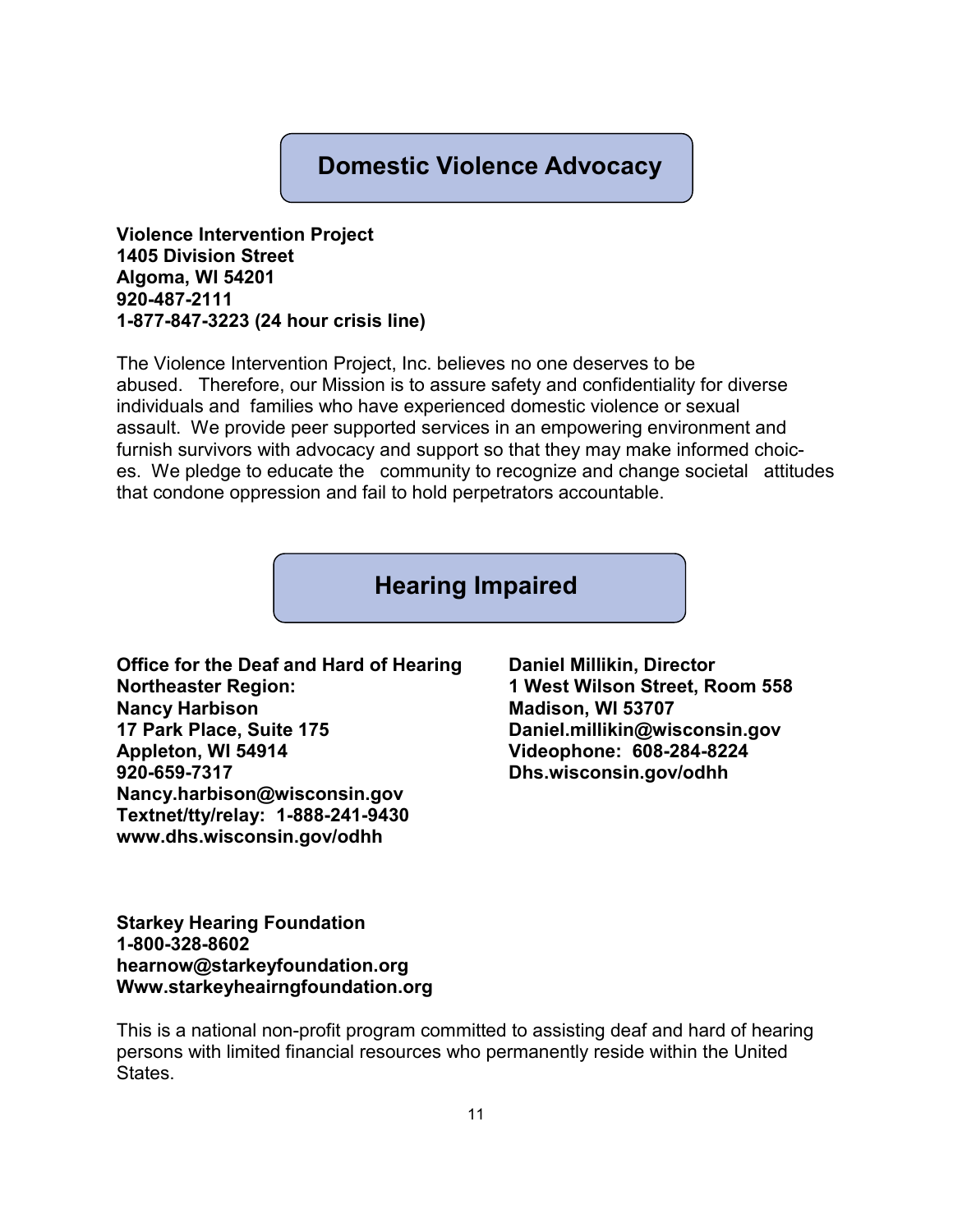### **Wisconsin Lions Foundation Hearing Program 1-877-463-6953 wlf@wlf.info http://www.wlf.info/**

This program is dedicated to providing help to residents of Wisconsin that have impaired hearing, but cannot afford to purchase hearing aids.

**Hand n' Hand Jennifer Geiken 920-737-0477 jlgeiken@hnhnew.org htt://hnhnew.org**

Hand-N-Hand is a nonprofit organization that supports and provides resources to families whose young children have been diagnosed with any type of hearing difference. Hand-N-Hand programs provide opportunities to connect in a natural environment that promotes language, early literacy, and social & emotional development. Hand-N-Hand also helps families identify and access services throughout Wisconsin.

**Hispanic Resources**

**Hispanic Resource Center of Door and Kewaunee Counties, Inc. 1618 Texas Place Sturgeon Bay, WI 54235 Imelda Delchambre Executive Director 920-559-1878**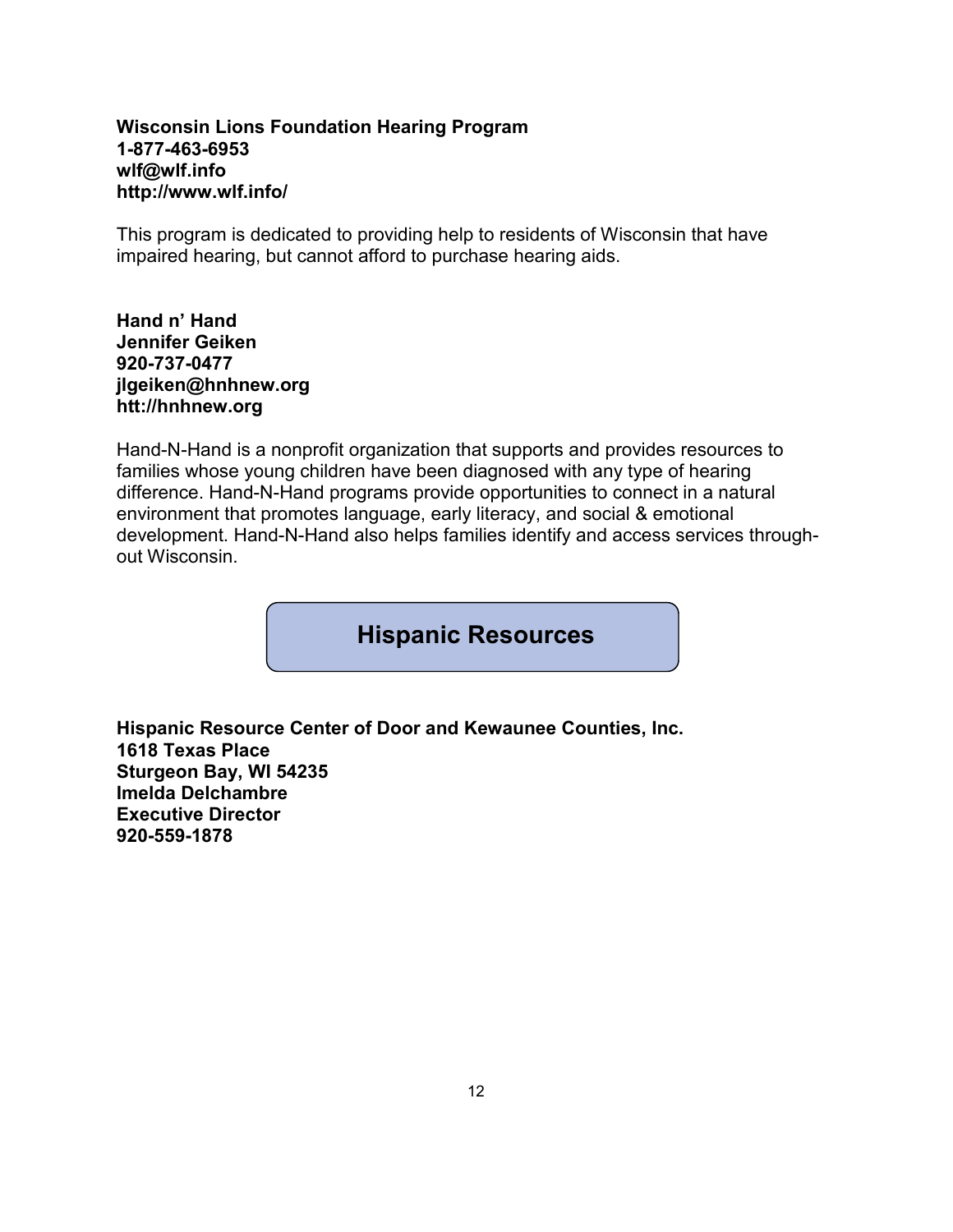# **LGBT Mental Health**

**PFLAG Door County (Parent, Families, Friends of Lesbian and Gays) PO Box 213 Sturgeon Bay, WI 54235 920-421-8815 www.pflagdoorcounty.org pflagsturgeonbay@gmail.com**

Services provided: Group discussion, 24-hour phone service to communicate with P.F.L.A.G. Member. Recommendation to other agency for help. Our members are not trained counselors just a family member or a gay person themselves. Monthly newsletter. Monthly meeting held 3rd Sunday of the month at 5:00 to 6:30 pm at the Hope Church, 12th and Michigan Street, Sturgeon Bay, WI.

PFLAG Northern Door meets the second Thursday of the month (September through May) at 6:00 pm at The Unitarian Universalist Fellowship located between Ephraim and Sister Bay, just south of the Shops of the Green Gables.

Introduction, period of discussion of open topics, training by professional, support of those with questions.

Serving Parents, Families and Friends of Gay and Lesbians. All age groups, Gays, Lesbians, Bi, Transgender, and Questioning.

Payment: Membership dues \$20.00 per household, but not required to attend meetings. Donations accepted at the address above.

### **10 TOOLS TO LIVE YOUR LIFE WELL**

- **1. Connect with others**
- **2. Stay positive**
- **3. Get physically active**
- **4. Help others**
- **5. Get enough sleep**
- **6. Create joy and satisfaction**
- **7. Eat well**
- **8. Take care of your spirit**
- **9. Deal better with hard times**
- **10. Get professional help if you need it**

**(Mental Health America)**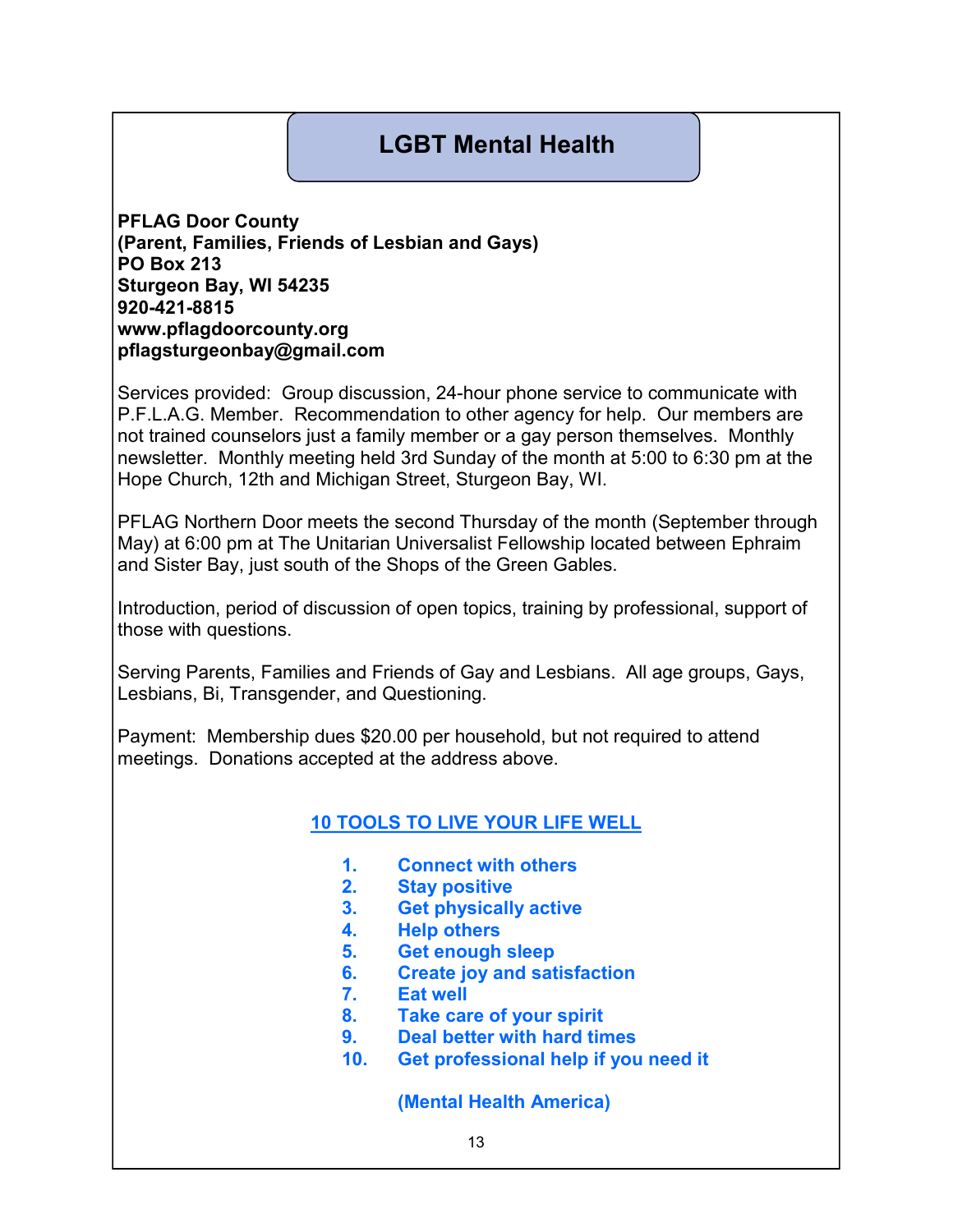# **Marital/Family Therapy**

**Bay Counseling Clinic, LLP 50 South Madison Avenue, Suite 3 Sturgeon Bay, WI 54235 920-743-4428 www.baycounseling.net baycounseling@gmail.com**

WI Site certified clinic committed to providing confidential, professional, and affordable counseling services.

Services Provided: Individual and Family Psychotherapy (Focus on Cognitive-Behavioral Therapy) for a variety of issues: anxiety disorders, depression/mood disorders, childhood/behavioral issues, adjustment disorders, self-harm, eating disorders and couples therapy.

Payment: In network status with most insurance companies, including Medicaid and Medicare.

**Counseling Associates of Door County 620 North 12th Avenue Sturgeon Bay, WI 54235 920-743-9554 1-800-731-9999 www.counselingofdoor.com cadc@dcwis.com**

Certified Mental Health and AODA Outpatient Clinic offering: Individual and Family Therapy, Parent-Child Relationships, Group Therapy, Psychological Evals & Consultations, Industrial Employer Consultations, Program Development and Implementation & Relaxation Training, Stress Management, Children & Adolescent Services, Marriage Counseling, and Co-Parent Counseling.

Payment: We will bill your insurance; most services are covered by your medical insurance. We accept cash, check, Visa and Master Card.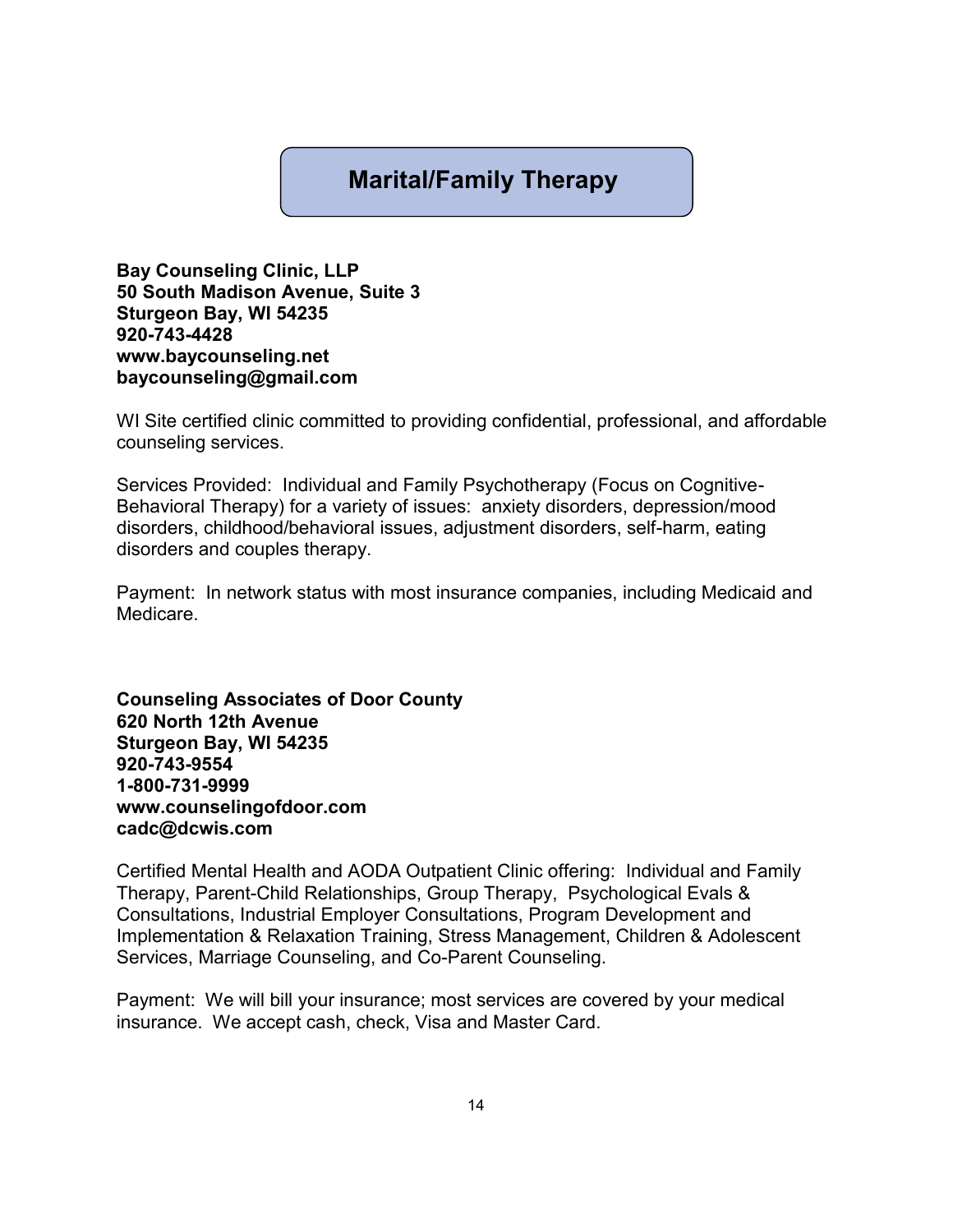### **American Foundation of Counseling Services, Inc. 130 East Walnut Street, Ste 706 Green Bay, WI 54301 920-437-8256 http://doundationsgb.org**

Quality mental health counseling and community educational services. Our focus is in seeking solutions which integrate emotional, physical and spiritual strengths. Foundations commits to providing quality services to all clients, including those who are uninsured or under-insured. Our agency is one of only a few providers in the community who accept Medicare, Wisconsin Medicaid and offers payment assistance.

### **Aurora Behavioral Health 1881 Chicago Street DePere, WI 54115 920-403-8000**

Psychologists, psychiatrists and psychotherapists have successfully treated most behavioral health problems, including: attention deficit hyperactivity disorder (ADHD); anxiety; child and adolescent issues; depression; eating disorders; family issues; grief and substance abuse. Experienced clinical staff provides outpatient services to all ages, including children, adolescents, adults, couples and families.

**Bellin Health—Algoma 831 Parker Avenue Algoma, WI 54201 920-487-3676**

**Bellin Psychiatric Center 301 East Saint Joseph Street Green Bay, WI 54305 920-433-6073**

**Riverside Psychiatric 1325 Angel's Path DePere, WI 54115 920-338-2855**

Experienced mental health professionals skilled at helping children, adolescents, and adults. Bellin Psychiatric Center is the premier provider of behavioral health services in Northeast Wisconsin. The center offers inpatient services at its main facility, located in Green Bay. In addition, experienced professionals with Bellin Psychiatric Center provide mental health assessments; crisis management; individual, couples, and family therapy; substance abuse services; and employee assistance program services at a number of locations. The contract of the state of the state of the state of the state of the state of the state of the state of the state of the state of the state of the state of the state of the state of the state of the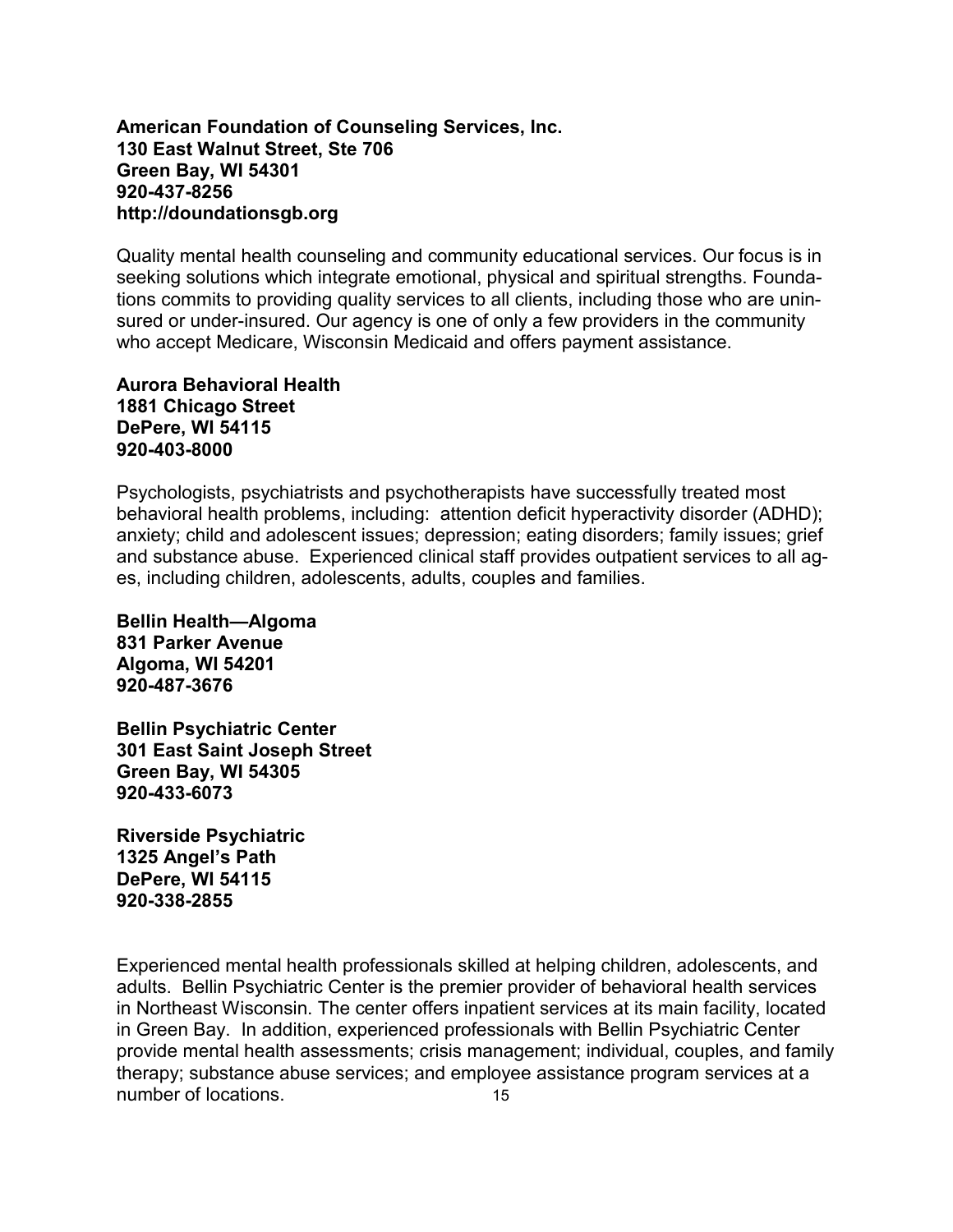**Spectrum Behavioral Health, LLC 1496 Bellevue Street, Ste 101 Green Bay, WI 54311 920-784-2644 www.spectrumbh.com**

**Dynamic Family Solutions One East Waldo Boulevard, Ste 3 Manitowoc, WI 54220 920-323-7431**

**Dynamic Family Solutions 3021 Holmgren Way Green Bay, WI 54304 920-323-7431**

**Dynamic Family Solutions 101 North 4th Avenue Sturgeon Bay, WI 54235 920-323-7431**

**www.dynamicfamilysolutions.com**

**Family Services of Northeast Wisconsin 300 Crooks Street Green Bay, WI 54305 920-436-6800 http://www.familyservicesnew.org**

A non-profit human services agency that protects, heals and cares for the children and families of Northeast Wisconsin. Services include counseling/treatment services, crisis services and at-risk youth programs.

**HFM Behavioral Health 339 Reed Avenue Manitowoc, WI 54220 920-320-8600**

The Holy Family Memorial behavioral health experts utilize a patient-centered and holistic approach to treat a variety of psychiatric disorders. Individual, family and group counseling services provided.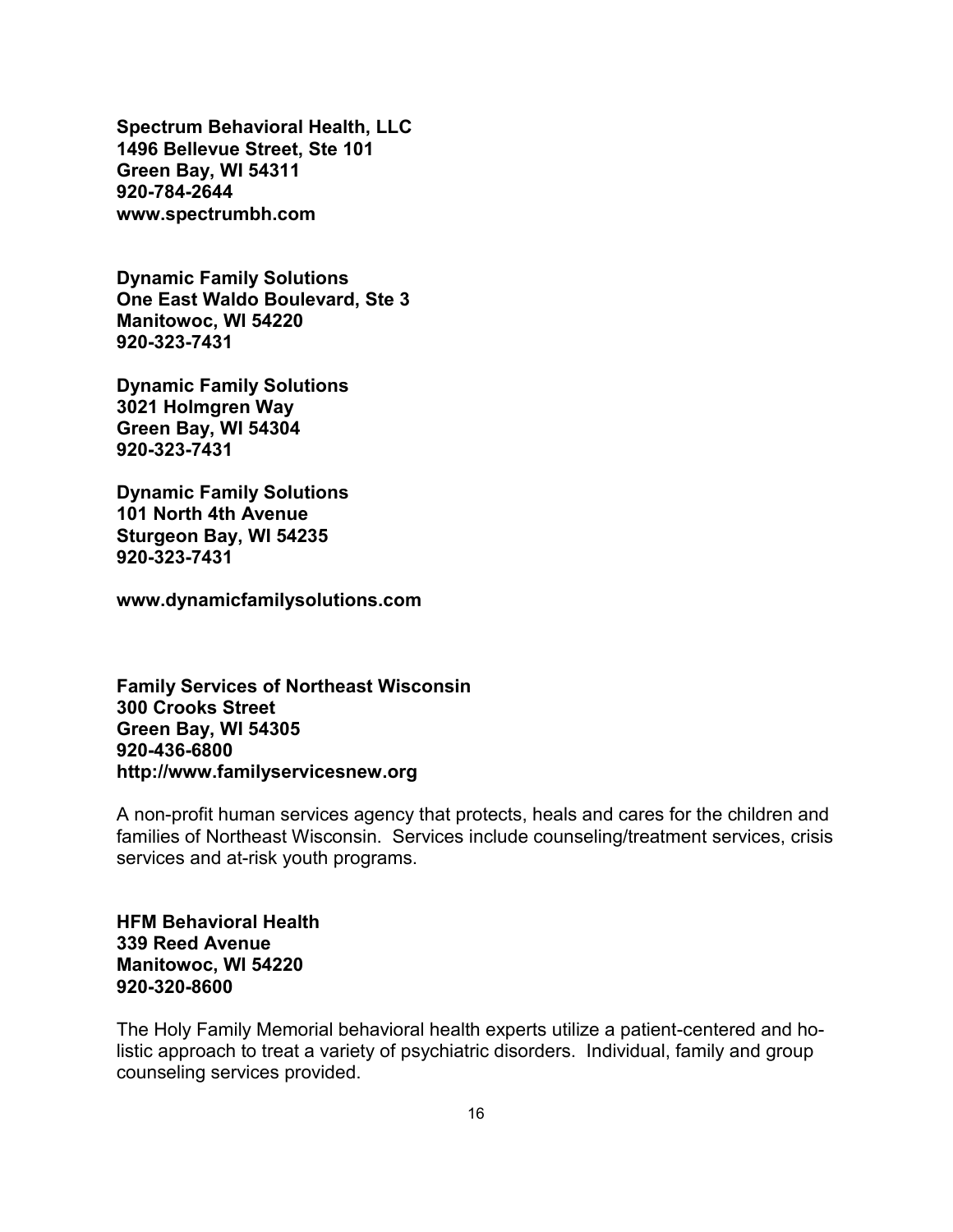**Innovative Counseling 1499 6th Street Green Bay, WI 54301 920-497-6161 http://www.innovativecounseling.com**

**Phoenix Behavioral Health 115 East Waldo Boulevard Manitowoc, WI 54220 920-682-1131**

Our staff provides psychology, marriage & family, and other counseling services to help individuals and families with a variety of concerns including behavioral challenges, relationship struggles, depression, and anxiety.

**Prevea Behavioral Health Prevea Behavioral Health 2680 Vernon Drive 3021 Voyager Drive Green Bay, WI 54301 Green Bay, WI 54311 920-272-1200 920-496-4700**

A state-certified outpatient behavioral health clinic you'll find access to the tools you need to cope with emotional, behavioral and relationship problems. Psychiatric assessment and medication management is available for children and adults. Individual, couple, group and family therapies are also available.

# **Mental Health Counseling**

**Kewaunee County Behavioral Health Unit 810 Lincoln Street Kewaunee, WI 54216 920-388-7030 920-255-1645 (24/7) - Crisis**

Services Provided: Outpatient individual, family, and group counseling for persons experiencing problems with mental health issues and substance abuse issues. The agency also provides 24-hour crisis intervention services, community support programming for persons with persistent and severe mental illness, assessment and treatment services for intoxicated drivers, psychological and psychiatric evaluations and medication management. In addition, the agency contracts for inpatient mental health services, detoxification services and residential substance abuse treatment services. All of the agency's behavioral health services are state certified under the provisions of the administrative codes of the Wisconsin Department of Health and Family Services.

Payment: Private insurance, Medicaid and Medicare. Services offered on a sliding fee scale for those without health insurance which is based on family size and income.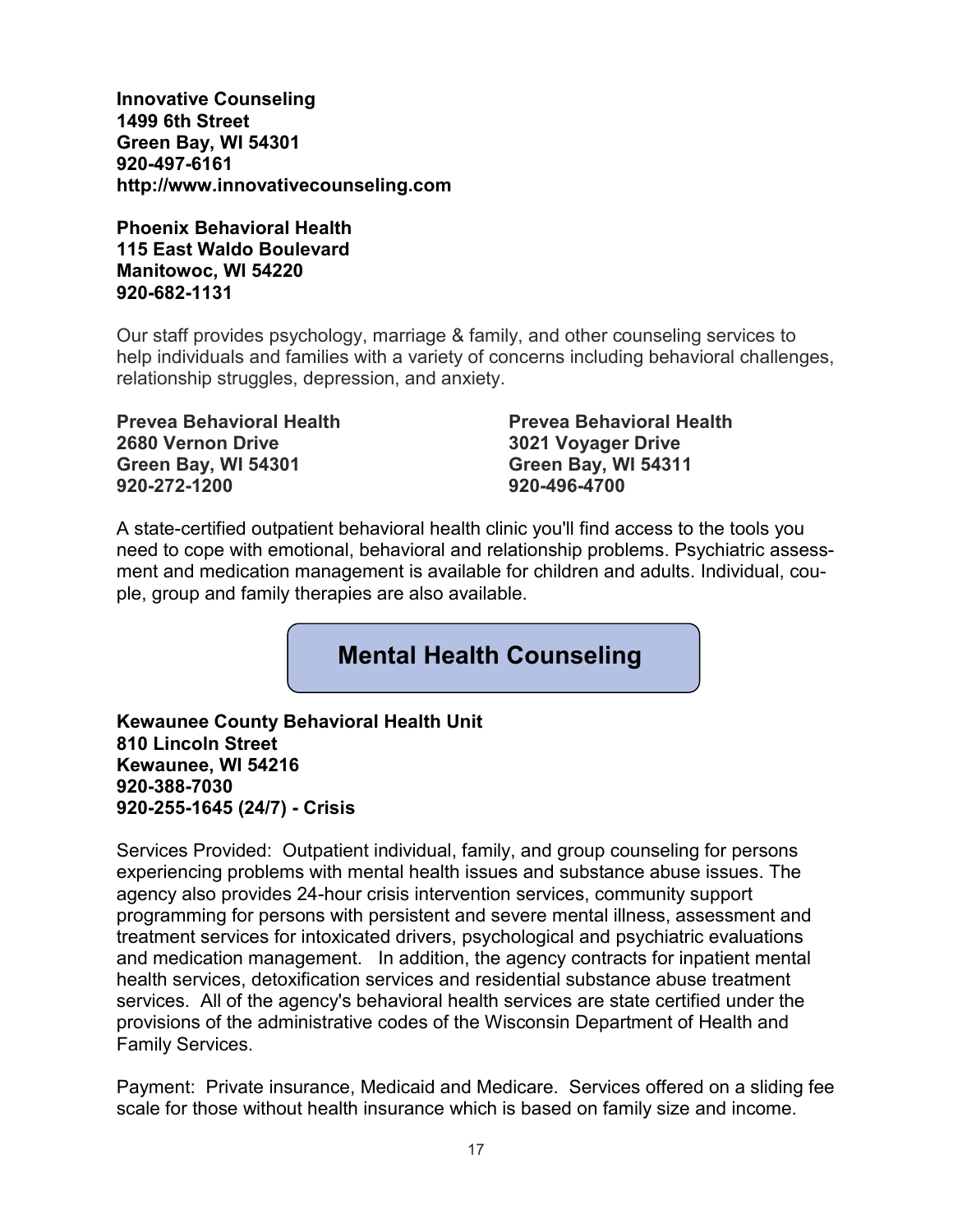**Bay Counseling Clinic, LLP 50 South Madison Avenue, Suite 3 Sturgeon Bay, WI 54235 920-743-4428 www.baycounseling.net baycounseling@gmail.com**

WI Site certified clinic committed to providing confidential, professional, and affordable counseling services.

Services Provided: Individual and Family Psychotherapy (Focus on Cognitive-Behavioral Therapy) for a variety of issues: anxiety disorders, depression/mood disorders, childhood/behavioral issues, adjustment disorders, self-harm, eating disorders and couples therapy.

Payment: In network status with most insurance companies, including Medicaid and Medicare.

**Counseling Associates of Door County 620 North 12th Avenue Sturgeon Bay, WI 54235 920-743-9554 1-800-731-9999 www.counselingofdoor.com cadc@dcwis.com**

Certified Mental Health and AODA Outpatient Clinic offering: Individual and Family Therapy, Parent-Child Relationships, Group Therapy, Psychological Evals & Consultations, Industrial Employer Consultations, Program Development and Implementation & Relaxation Training, Stress Management, Children & Adolescent Services, Marriage Counseling, and Co-Parent Counseling.

Payment: We will bill your insurance; most services are covered by your medical insurance. We accept cash, check, Visa and Master Card.

**Phoenix Behavioral Health 115 East Waldo Boulevard Manitowoc, WI 54220 920-682-1131**

Our staff provides psychology, marriage & family, and other counseling services to help individuals and families with a variety of concerns including behavioral challenges, relationship struggles, depression, and anxiety.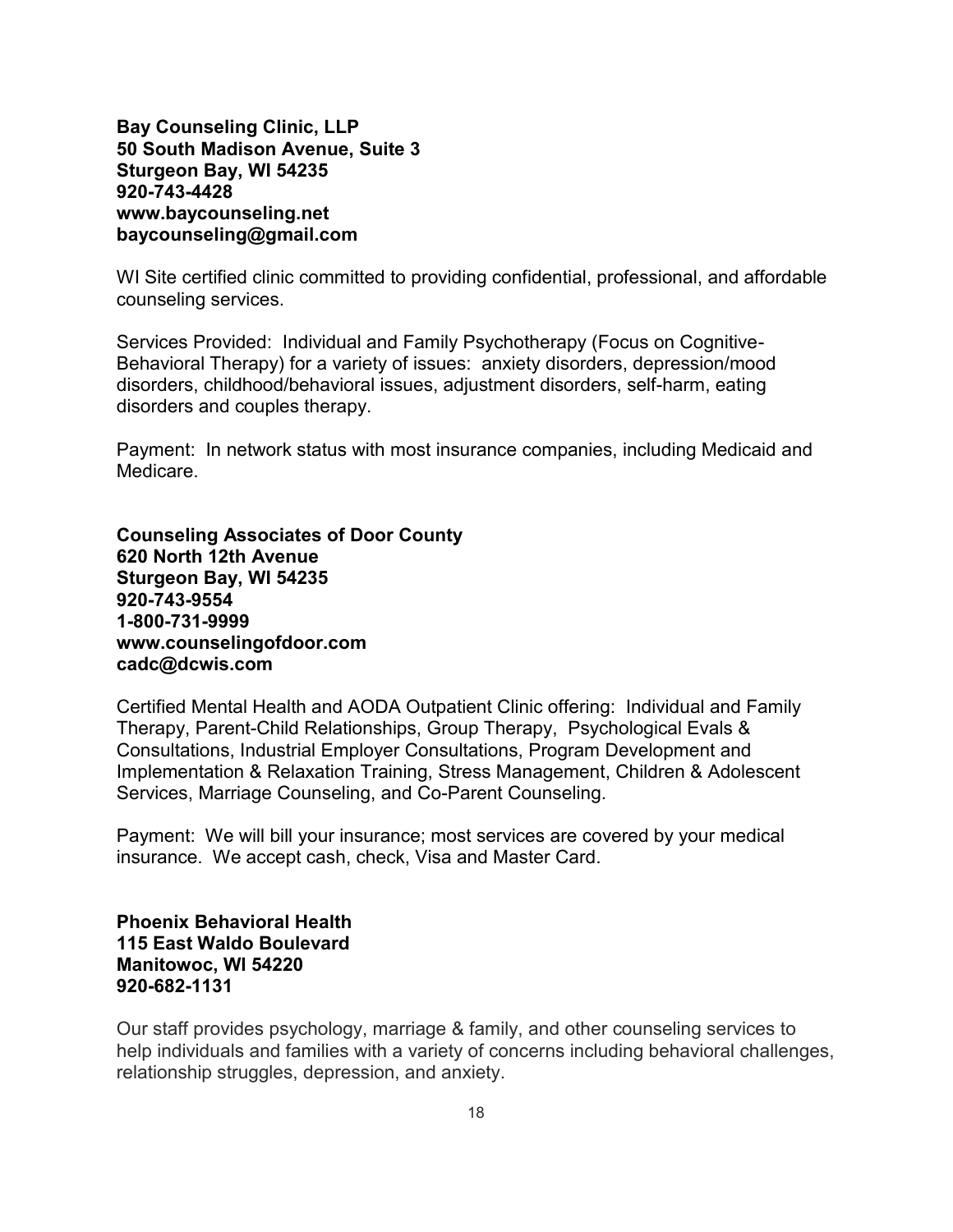### **American Foundation of Counseling Services, Inc. 130 East Walnut Street, Ste 706 Green Bay, WI 54301 920-437-8256 http://doundationsgb.org**

Quality mental health counseling and community educational services. Our focus is in seeking solutions which integrate emotional, physical and spiritual strengths. Foundations commits to providing quality services to all clients, including those who are uninsured or under-insured. Our agency is one of only a few providers in the community who accept Medicare, Wisconsin Medicaid and offers payment assistance.

### **Aurora Behavioral Health 1881 Chicago Street DePere, WI 54115 920-403-8000**

Psychologists, psychiatrists and psychotherapists have successfully treated most behavioral health problems, including: attention deficit hyperactivity disorder (ADHD); anxiety; child and adolescent issues; depression; eating disorders; family issues; grief and substance abuse. Experienced clinical staff provides outpatient services to all ages, including children, adolescents, adults, couples and families.

**Bellin Health—Algoma 831 Parker Avenue Algoma, WI 54201 920-487-3676**

**Bellin Psychiatric Center 301 East Saint Joseph Street Green Bay, WI 54305 920-433-6073**

**Riverside Psychiatric 1325 Angel's Path DePere, WI 54115 920-338-2855**

Experienced mental health professionals skilled at helping children, adolescents, and adults. Bellin Psychiatric Center is the premier provider of behavioral health services in Northeast Wisconsin. The center offers inpatient services at its main facility, located in Green Bay. In addition, experienced professionals with Bellin Psychiatric Center provide mental health assessments; crisis management; individual, couples, and family therapy; substance abuse services; and employee assistance program services at a number of locations.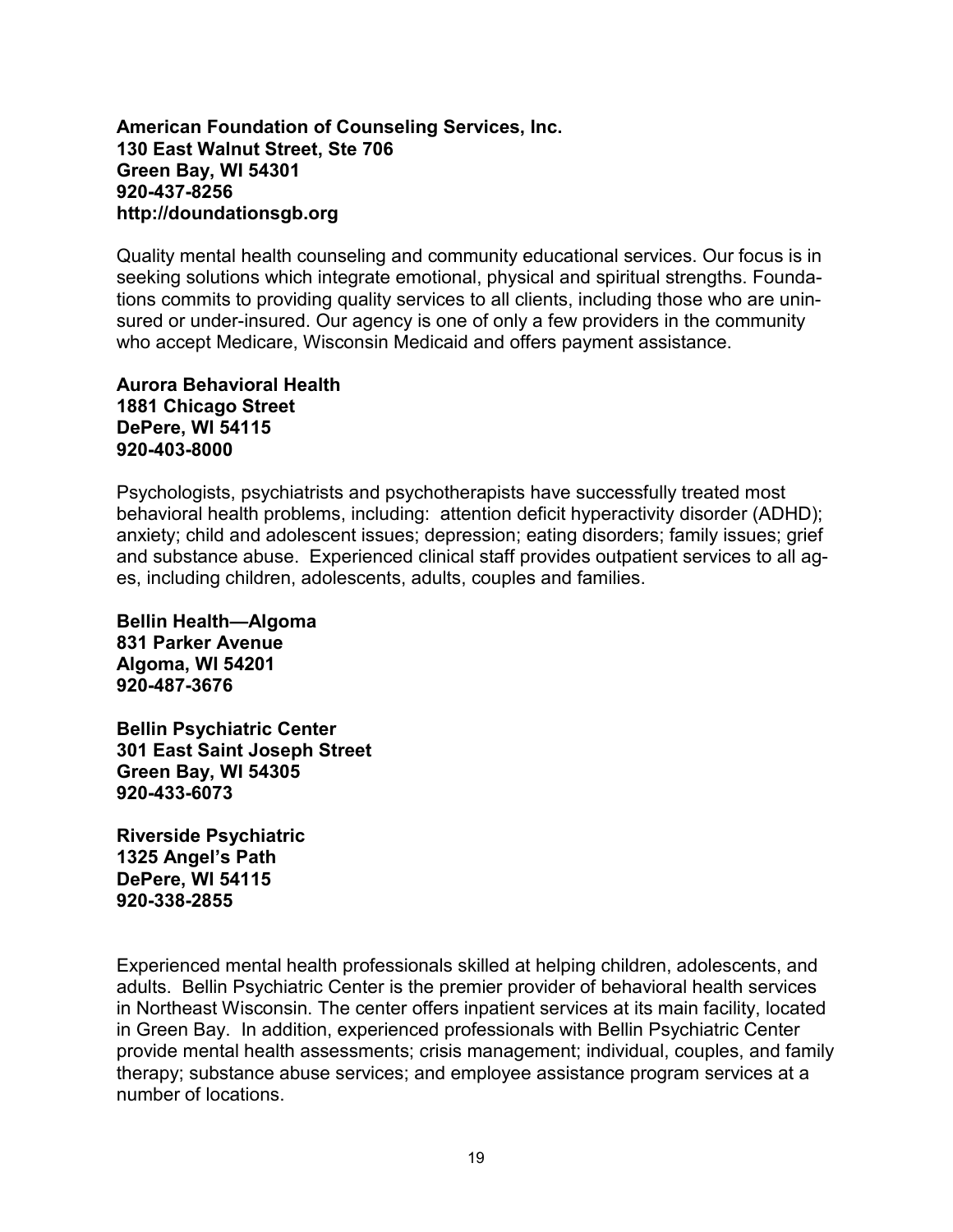**Innovative Counseling 1499 6th Street Green Bay, WI 54301 920-497-6161 http://www.innovativecounseling.com**

**Prevea Behavioral Health Prevea Behavioral Health 2680 Vernon Drive 3021 Voyager Drive Green Bay, WI 54301 Green Bay, WI 54311 920-272-1200 920-496-4700**

A state-certified outpatient behavioral health clinic you'll find access to the tools you need to cope with emotional, behavioral and relationship problems. Psychiatric assessment and medication management is available for children and adults. Individual, couple, group and family therapies are also available.

### **Mental Health Social Support**

**JAK's Place a program of Lakeshore CAP, Inc. 1623 Rhode Island Street Sturgeon Bay, WI 54235 Phone: 920-818-0525 Fax: 920-818-0435 www.jacks-place.com**

Jaks' Place is a mental health resource center providing structured and social programming to those affected by mental illnesses and their family members in need of support and information.

**NAMI Door County, Inc. PO Box 273 Sturgeon Bay, WI 54235 920-743-6162**

Support groups, social support, group meal, lending library, information and referral, art group, activities, yoga, Tai Chi, Mental Health Resource Center.

Serving all ages: all persons affected by mental illness.

Payment: No cost, donations are welcome.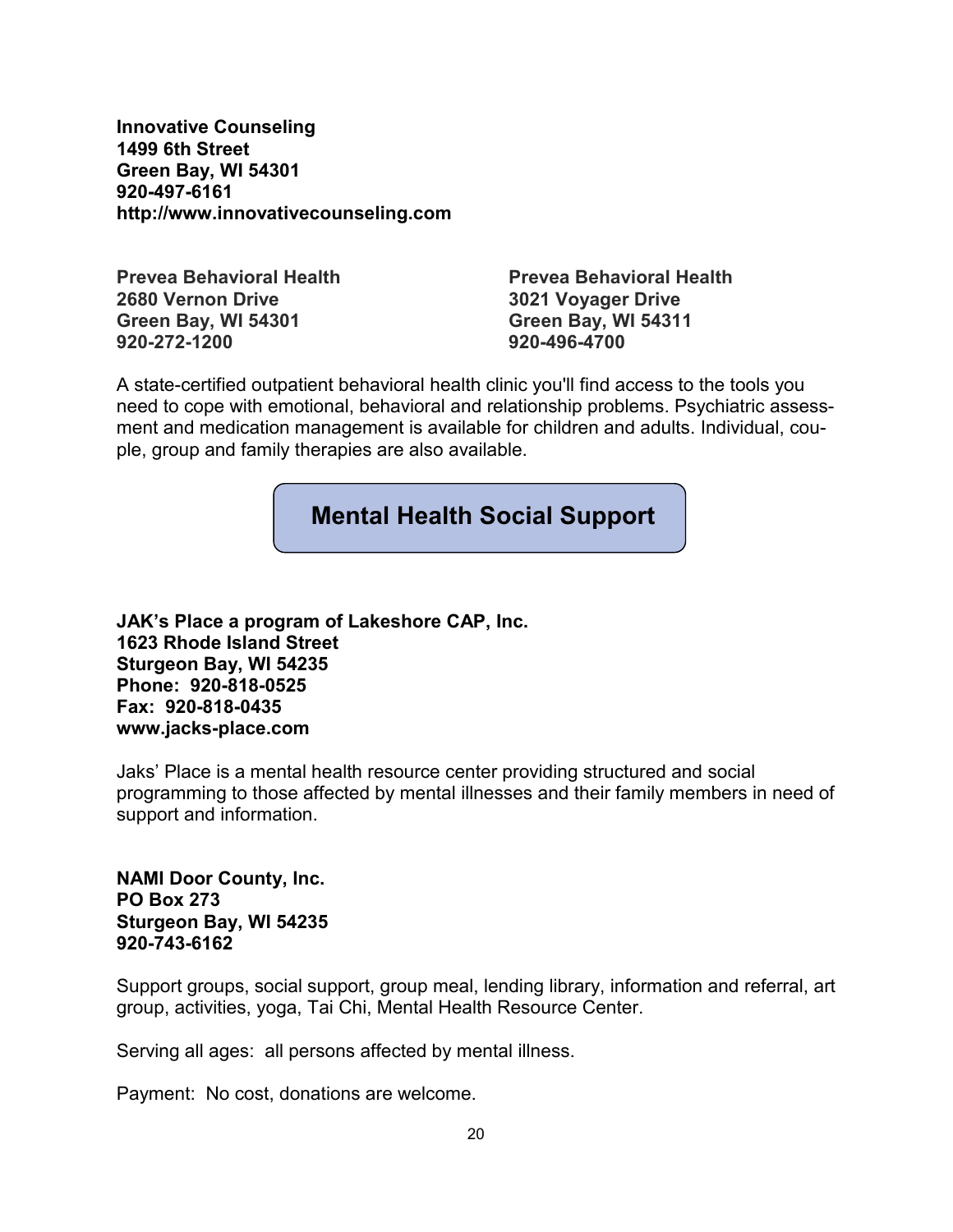### **National Alliance on Mental Illness 4233 West Beltline Highway Madison, WI 53711 608-268-6000 800-236-2988 www.namiwisconsin.org**

The mission of NAMI Wisconsin is to improve the quality of life on people affected by mental illnesses and to promote recovery. NAMi of Wisconsin will accomplish its mission through the following:

- Establishing local Affiliates in keeping with NAMI National's principals and guidelines.
- Supporting Affiliates by providing follow-up advice and counsel; educational and training programs and materials; access to financial resources as appropriate; and by offering conferences, seminars, and presentations.
- Advocating at all levels of government and throughout the public sector.
- Promoting public education and understanding of mental illnesses.

# **Text** "**HOPELINE**" **to 741741**

**Text "HOPELINE" to 741741. For Spanish, text "APOYO" to 839863. Though not therapy, we offer no-judgment support, hope, empathy, reassurance, understanding, resources. A free service by Center for Suicide Awareness.**

The Center Suicide Awareness is addressing the issue of suicide in teens and young adults through a program that is SMS text messagebased service.

*Contact Us Center for Suicide Awareness (in the Nicolet Center) 109 E. 8th Street, Suite 31 Kaukauna, WI 54130 920-475-4748*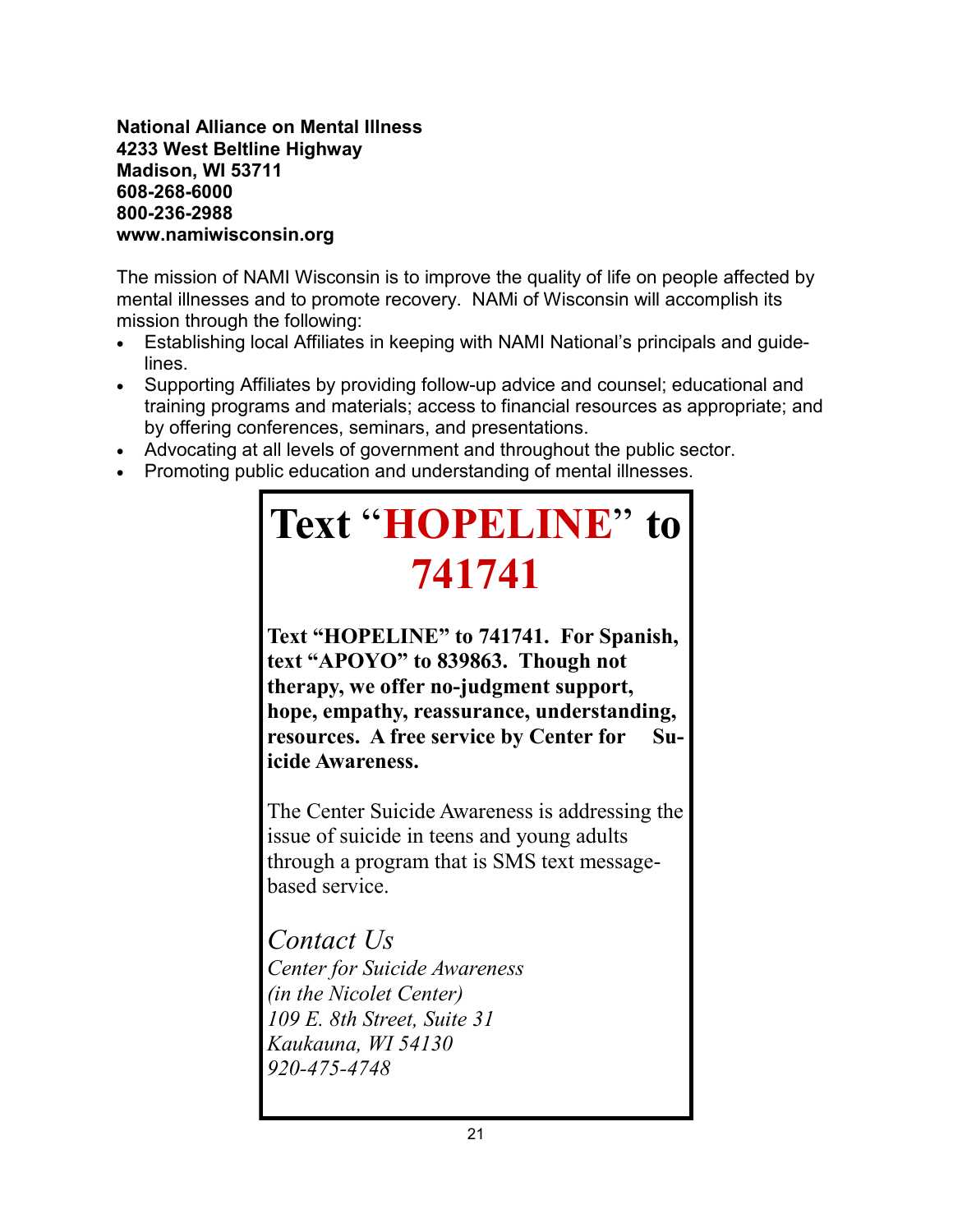# **Sexual Assault Counseling**

### **Violence Intervention Project 1405 Division Street Algoma, WI 54201 920-487-2111 1-877-847-3223 (24 hour crisis line)**

The Violence Intervention Project, Inc. believes no one deserves to be abused. Therefore, our Mission is to assure safety and confidentiality for diverse individuals and families who have experienced domestic violence or sexual assault. We provide peer supported services in an empowering environment and furnish survivors with advocacy and support so that they may make informed choices. We pledge to educate the community to recognize and change societal attitudes that condone oppression and fail to hold perpetrators accountable.

## **Substance-Abuse Services**

**Kewaunee County Behavioral Health Unit 810 Lincoln Street Kewaunee, WI 54216 920-388-7030 920-255-1645 (24/7)**

Services Provided: Outpatient individual, family, and group counseling for persons experiencing problems with mental health issues and substance abuse issues. The agency also provides 24-hour crisis intervention services, community support programming for persons with persistent and severe mental illness, assessment and treatment services for intoxicated drivers, psychological and psychiatric evaluations which include the provision of tele-health psychiatric services. In addition, the agency contracts for inpatient mental health services, detoxification services and residential substance abuse treatment services. All of the agency's behavioral health services are state certified under the provisions of the administrative codes of the Wisconsin Department of Health and Family Services.

Payment: Private insurance, Medicaid and Medicare. Services offered on a sliding fee scale for those without health insurance which is based on family size and income.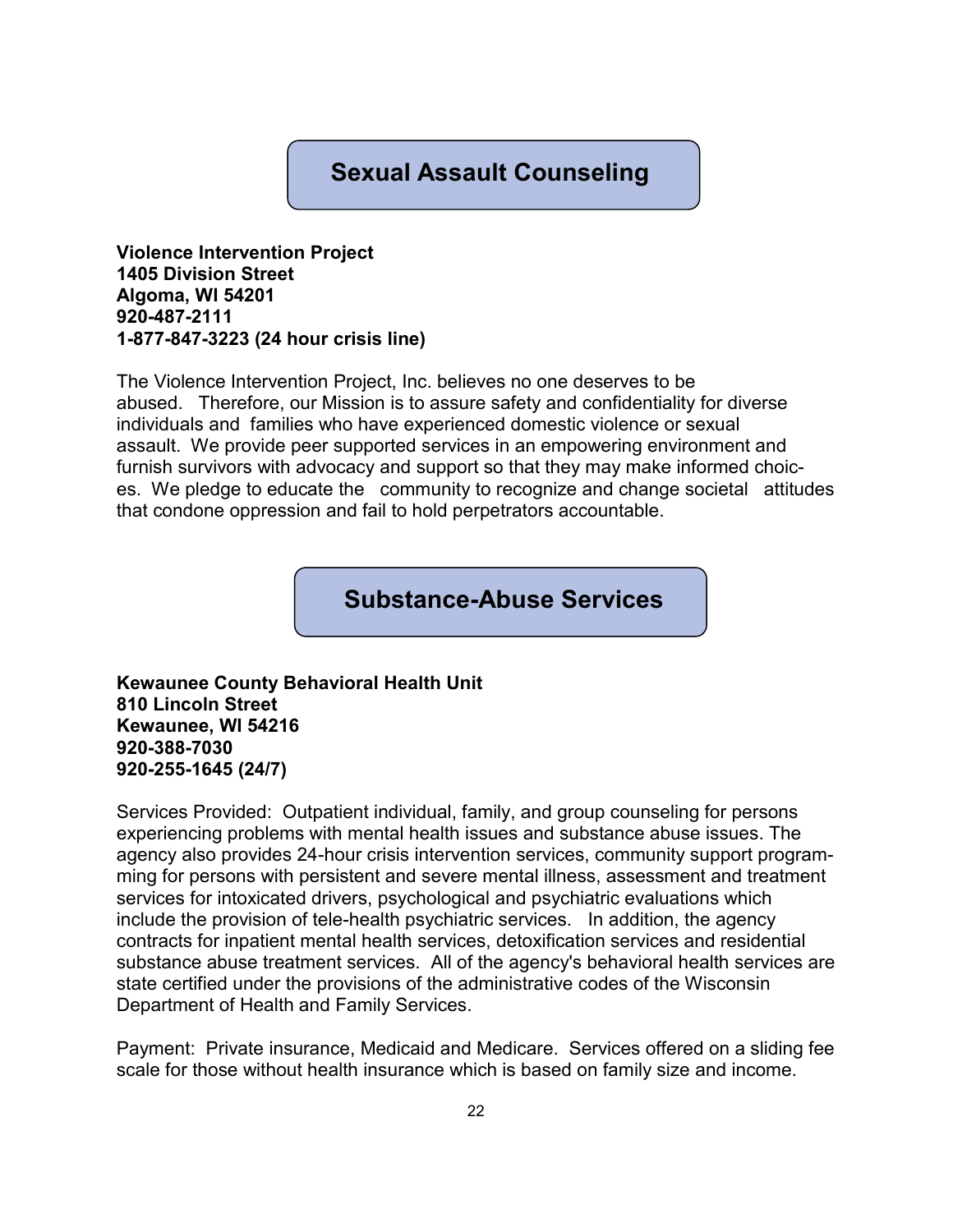### **Alcoholics Anonymous Hotline for Door and Kewaunee Counties www.doorcountyaa.org**

Alcoholics Anonymous is a fellowship of men and women who share their experience, strength and hope with each other that they may solve their common problem and help others to recover from alcoholism. The only requirement for membership is a desire to stop drinking. There are no dues or fees for AA membership' we are self-supporting through our own contributions. AA is not allied with any sect, denomination, politics, organization or institution; does not wish to engage in any controversy, neither endorses nor opposes any causes. Our primary purpose is to stay sober and help other alcoholics to achieve sobriety. There are numerous free, local meetings.

**Narcotics Anonymous Support Hotline North East WI Area of Narcotics Anonymous (NEWNA) PO Box 10035 Green Bay, WI 54301 866-285-7830 wrso@wisconsinna.org www.wisconsinna.org**

## **Veteran's Services**

**Veterans Service Office 810 Lincoln Street Kewaunee, WI 54216 920-388-7198**

Although a Kewaunee County department, this office provides services and access to benefits primarily administered by the U.S. Department of Veterans Affairs and the Wisconsin Department of Veterans Affairs. Services offered include: Readjustment Counseling, Posttraumatic Stress Disorder Counseling, AODA Counseling and Referral, Job Counseling and Referral, Bereavement Counseling, Sexual Trauma/ Harassment Counseling. Some services available locally, some through Green Bay Vet Center.

**National Veterans Crisis Line: 1-800-273-8255 National Veterans Foundation Lifeline for Vets: 1-888-777-4443**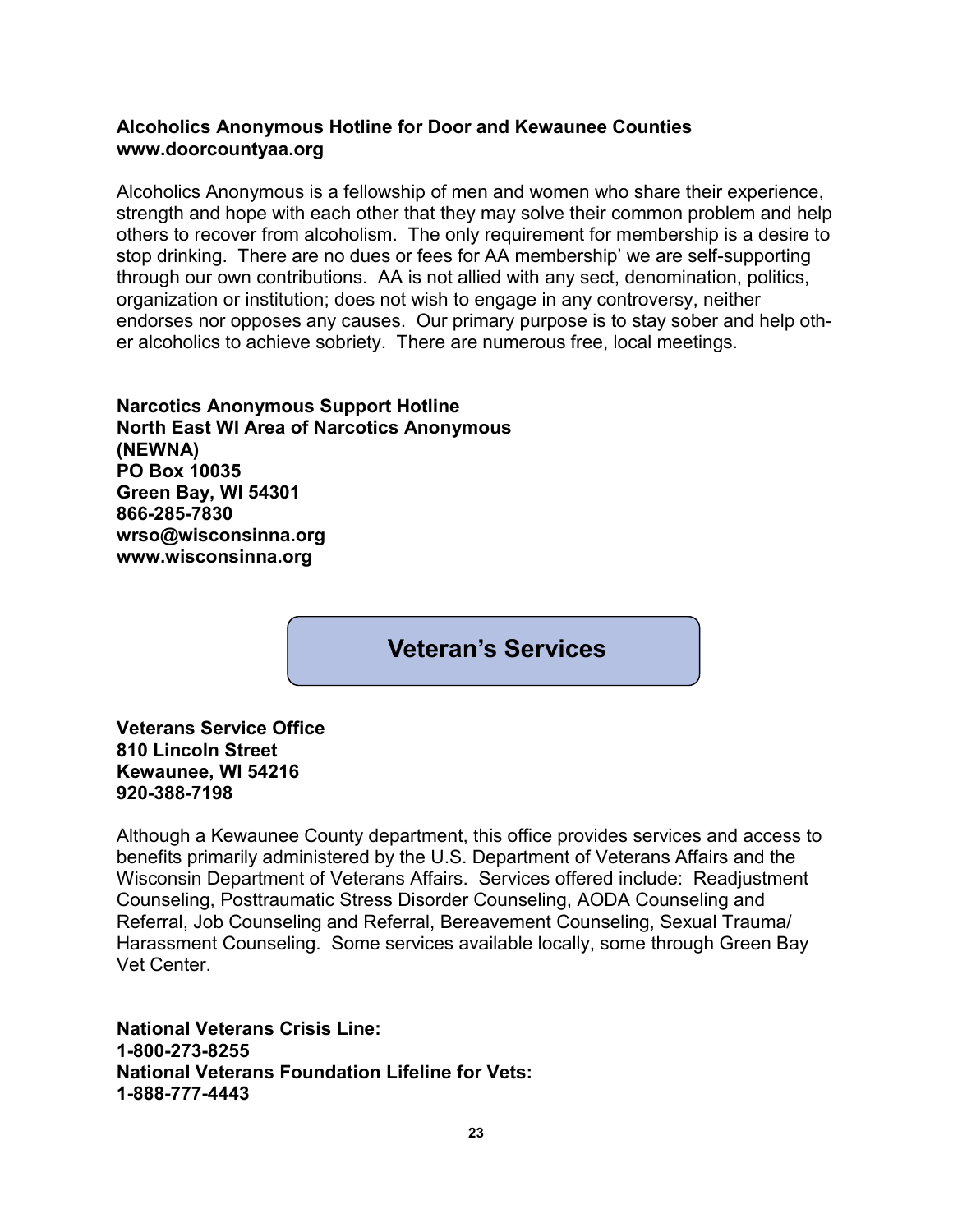## **Websites**

**Al-Anon Family Groups** www.al-anon.alateen.org wso@al.anon.org

**Drug Identification Information** http://www.streetdrugs.org/

**Mental Health America of Wisconsin** http://www.mhawisconsin.org/

**National Suicide Prevention Hotline/Lifeline** http://www.suicidepreventionlifeline.org

**National Bullying Prevention Center** http://www.pacer.org/bullying

> **Online Crisis Chat** http://www.crisischat.org/

**Online Crisis Chat** https://www.imalive.org/

**Prevent Suicide Wisconsin** http://www.preventsuicidewi.org/

**Substance Abuse and Mental Health Services Administration** http://www.SAMHSA.gov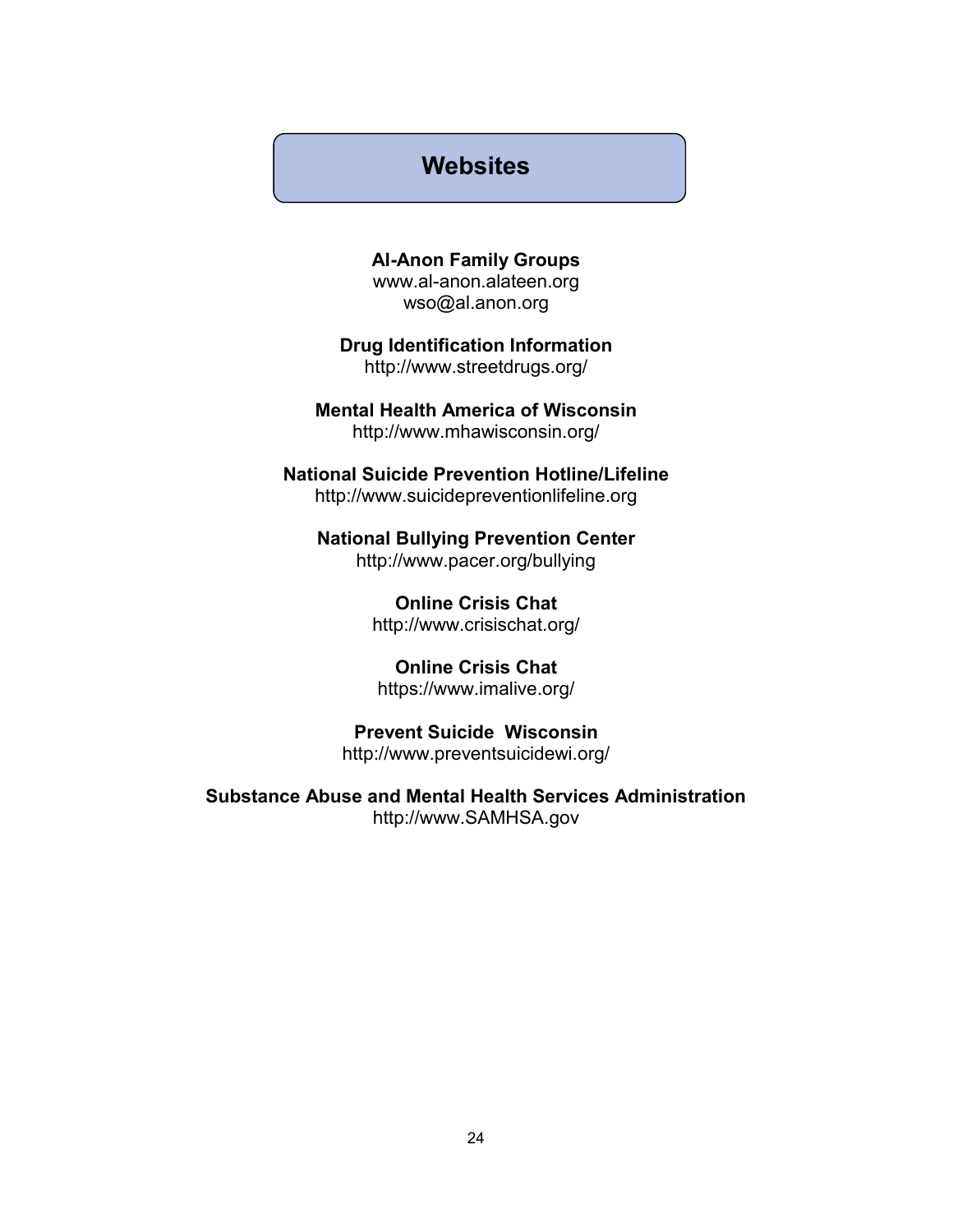# **Community Information and Referral**

# WHEN TO CALL

When you need information and referral regarding community resources such as:

- Utility Assistance
- Housing/Shelter
- Transportation
- Food
- Legal Services
- Health and/or Dental Care
- Financial Support
- Employment
- Education
- Environmental Quality
- Consumer Protection
- Public Assistance
- Mental Health/AODA

Contact Information:

**Dial 2-1-1 From ANY Phone**

# **Mental Health and Suicide Crisis Lines**

# WHEN TO CALL

If you are experiencing any of the following and need further support than you currently have:

- Suicidal feeling, thoughts or actions
- Feelings or thoughts that you may harm someone else

Contact Information:

**24-hour Crisis Line 920-255-1645**

# **Text "HOPELINE" to 741741**

Text "HOPELINE" to 741741. For Spanish, text "APOYO" to 839863. Though not therapy, we offer no-judgment support, hope, empathy, reassurance, understanding and resources. A free service by Center for Suicide Awareness.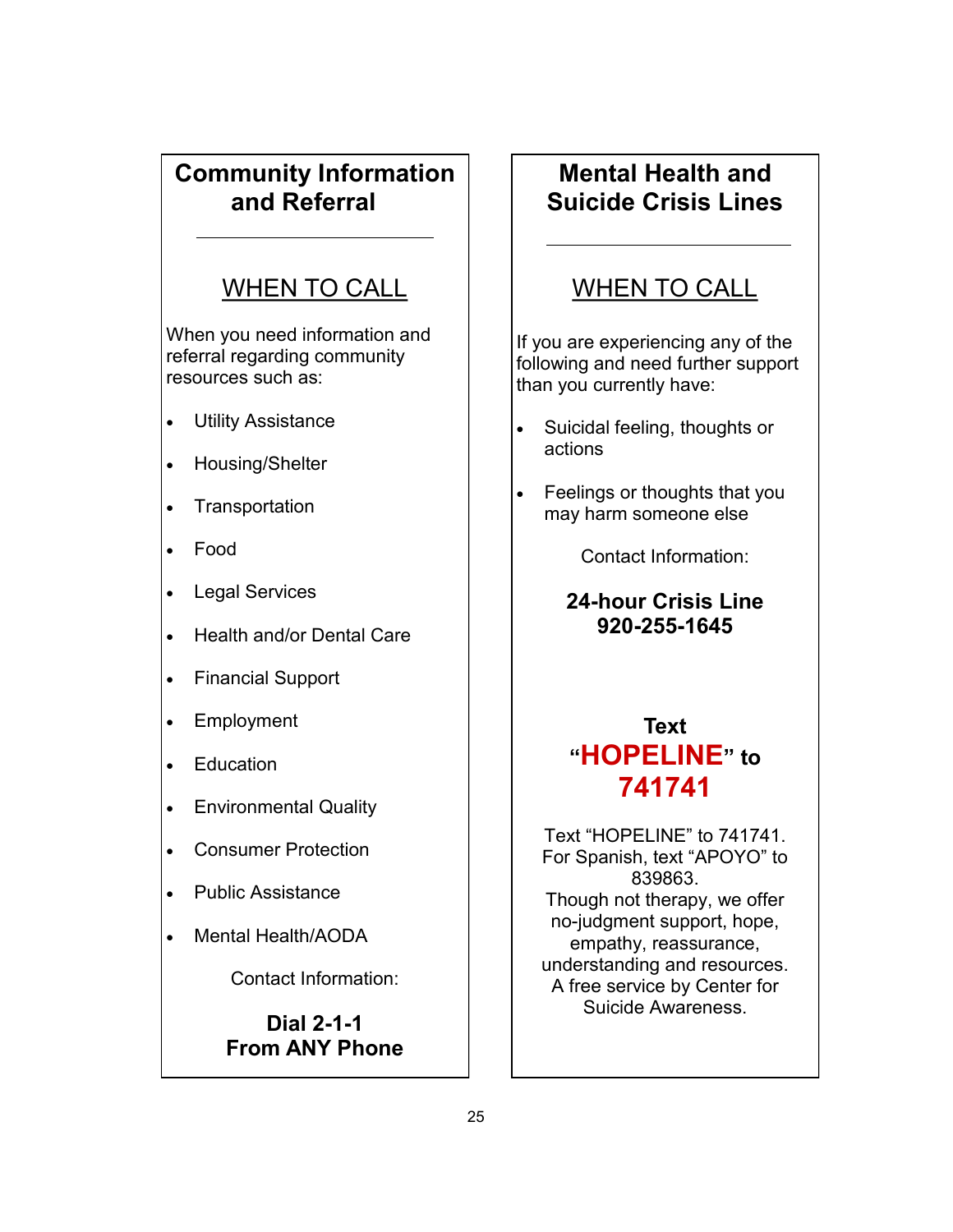## **SIGNS/SUGGESTIONS**

### **Signs that I am doing okay:**

- I can laugh at myself; find my sense of humor
- I feel that life is good; I am grateful
- I have confidence in myself; I am not ashamed or afraid
- I can balance both positive and negative aspects of life
- I can think things through and am in control of my actions, thoughts and feelings
- I make time to see friends: I feel sociable, safe and secure
- I take time to exercise
- I do not feel nervous or anxious; I am curious, interested, not bored
- I am focused; I can concentrate; I am not easily distracted
- I enjoy sound sleep; I like waking up

### **Early signs that I am not feeling well:**

- Changes in sleep habits: fatigue, insomnia or wanting to sleep all the time
- Changes in eating: stop eating or eat compulsively
- More sensitivity to what I see, hear, smell or touch
- Seeing figures, and/or hearing voices
- I stop taking care of myself
- I start believing that people are against me, but know that my thinking is off
- I am bothered by thoughts I cannot get rid of
- I feel like haring myself or others
- I think about getting back into addictive behavior
- I feel more anxious or depressed; I experience more panic
- I get confused or have increased difficulty with memory
- I am more irritable or angry; I disagree with people a lot
- I stop answering the phone or knocks on the door; I do not open my mail

### **What I can do to help myself:**

- Hum, sing, read, lie down and rest, take a nap or talk with friends
- Watch television or a video, go to a movie or listen to music
- Help other people
- Exercise, take a walk or clean a room
- Journal, write a letter or do a hobby
- Take a bath or shower, soak my feet or fix my fingernails
- Let someone know that I am having symptoms and what they are
- Use my mindfulness skills
- Safely release my anger or frustrations
- Use alternatives to harming myself
- Make myself a treat or a good meal
- Pet my dog or cat
- Breathe
- Take time to be by myself
- Call somebody who understands, call a peer support person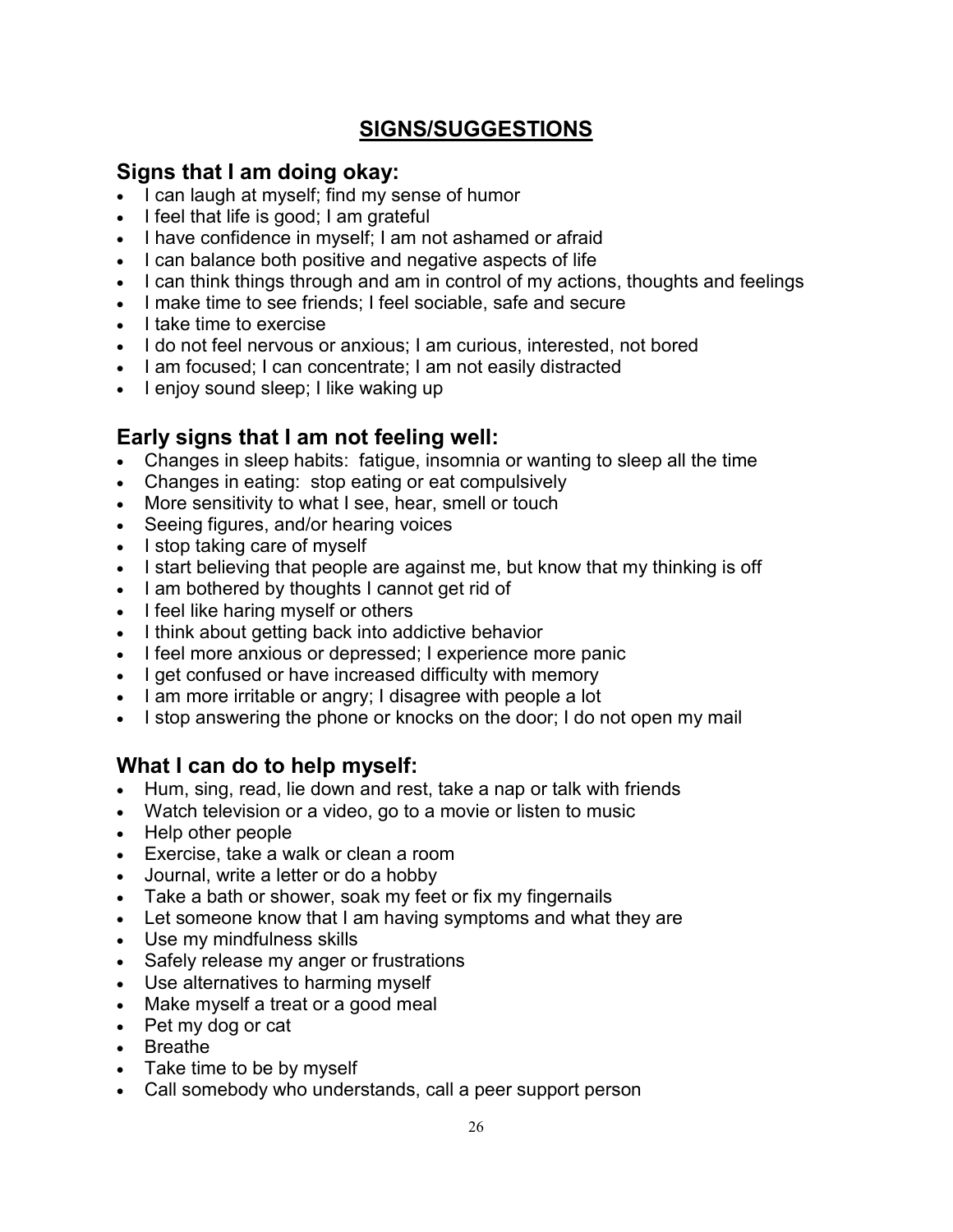### **Ways others can help me:**

- Listen to my story long enough to really hear what I am saying
- Talk to me, encourage and reassure me, show me my successes
- Encourage me to pace or move around, to listen to my music, to draw or paint
- Call my peer support person
- Remind me of my goals, my interest, my connections
- Hold me, breathe with me, help me become aware of what is happening
- Tell me that you want to help, ask me what I am doing the best I can
- Treat me the same as when I am not having problems, take me seriously
- Give me space, leave me alone
- Treat me gently, calmly, slow me down
- Help me communicate my needs to professionals
- If you give me any instructions, make them clear and write them down
- Problem solve with me on concrete things I can do to take care of myself
- Be aware of how the volume of your voice affects me
- Ask me if I have eaten, feed me

## **What I do not want—What does not help:**

- Keep me waiting
- Dismissing, forgetting or ignoring what I tell you
- Asking immediately whether I am a danger to myself or others
- Talking to me
- Touching me
- Not listening to me, making assumptions about what I need
- Telling me what to do or what not to do, nagging me, lecturing me
- Judging me or criticizing me or labeling me
- Trying to control me or threatening me
- Making me sign a safety contract
- Putting me in the hospital
- Taking my choices away, taking my clothes away
- Putting me in restraints
- Overwhelming me or pushing me to do things I am not ready for
- Patronizing or talking down to me

# **I know I need to get help when:**

- There are too many noises and sounds—I cannot focus on what I want to hear
- I am convinced that people are out to get me
- What I see in the mirror is not me
- I talk in ways that do not make sense to others
- It feels like something is crawling on my skin
- I have a plan to hurt myself or others
- I feel out of control
- I cannot stand myself
- I engage in addictive behavior
- I cannot stand how I feel—I have to do something now!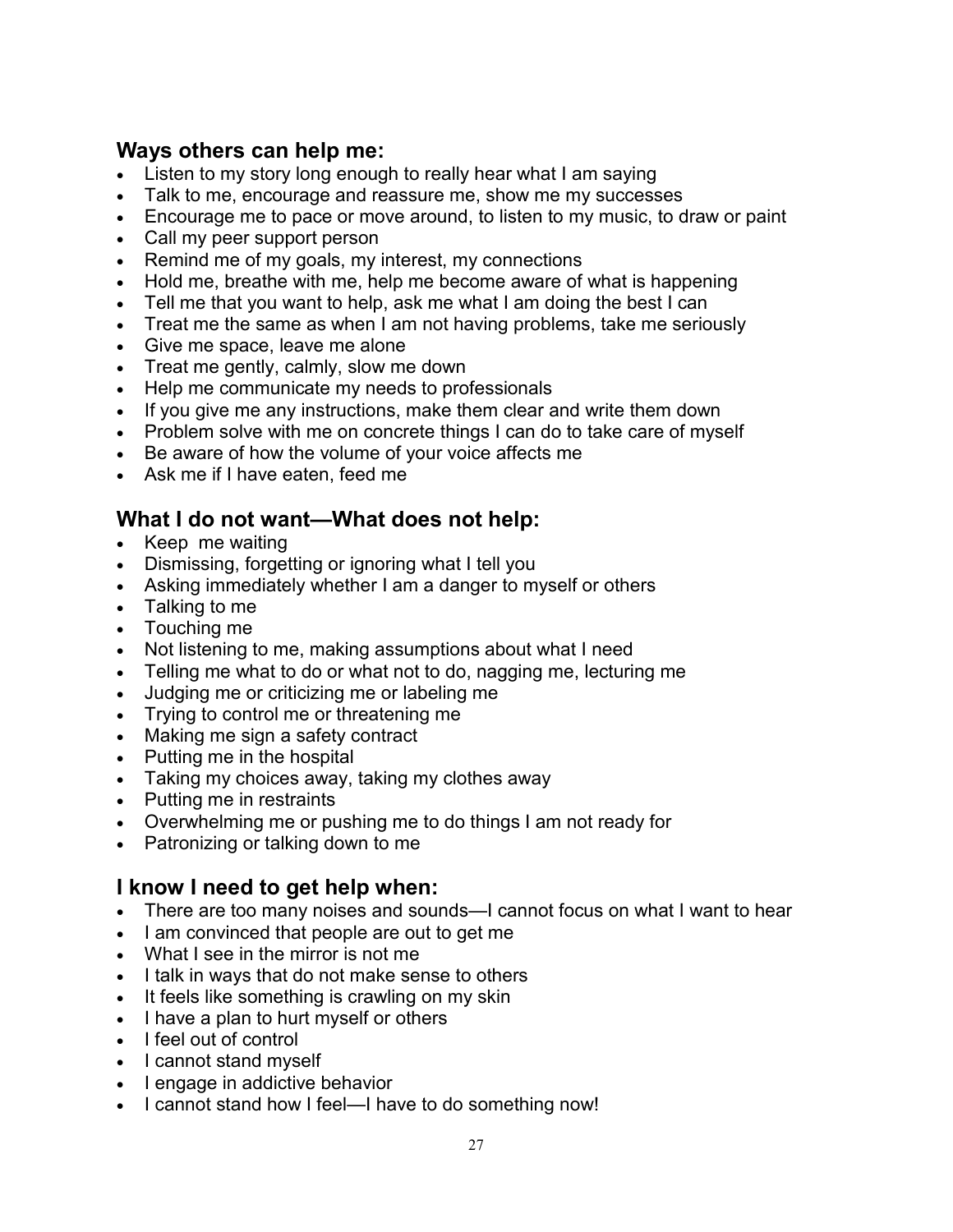If you have a loved one with a serious mental health condition, there may be times when their behavior creates a danger to themselves or others. For the safety of both your loved one and your family, police intervention may be required. You may expect that your loved one will feel scared or even betrayed by your decision, even though you are ultimately acting for their best good. Sometimes the risk of NOT calling the police is more harmful than the risk of calling. Police officers and County Mental Health workers understand this bigger picture and are there to support you in making the hard choice.

#### CALL 911

Your safety is as important as your family member's. KEEP YOURSELF SAFE.

#### STAY CALM—BE PREPARED

If you speak to the Dispatcher in a stressed or frantic way, the police will come into the situation escalated, anticipating the need for a possible rescue. This may result in a more forceful intervention. A better approach from police is for the caller to speak calmly and clearly to the Dispatcher and communicate relevant background and situation information. These guidelines will help you with a script so you will know exactly what to do and say even if you are in a stressful situation with your family member.

#### EXPLAIN WHY THE PERSON IS IN DANGER

The family member is displaying mental health symptoms and the person's behavior is not typical. Give examples to dispatch: suicidal, aggressive, off of medication, threatening, etc.

#### KNOW YOUR RIGHTS

If the individual is putting you or himself or herself in danger, the police needs to step in and help. You have the right to ask for help.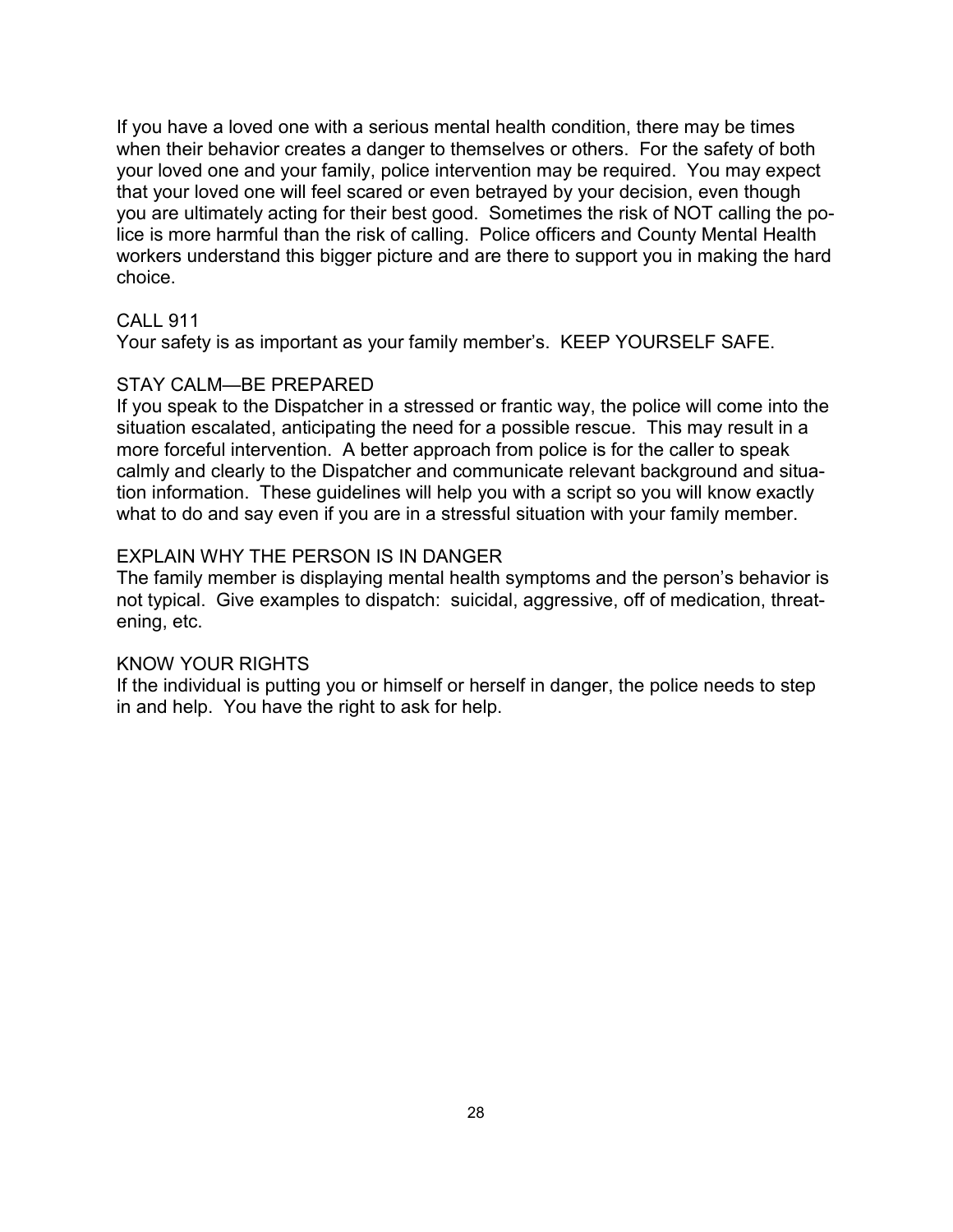#### **KEWAUNEE COUNTY DEPARTMENT OF HUMAN SERVICES 810 Lincoln Street Kewaunee, WI 54216 Phone: 920-388-7030 Fax: 920-388-7124** Patient Registration

|                                                                                                                                                                                                                                                                           |                                                                                                                                                                                                                                |  |  | Today's Date: ________________________Home Phone #_____________________Cell Phone #________________ |  |                                                                                                                                                                                                                                                                                                                                                                             |  |
|---------------------------------------------------------------------------------------------------------------------------------------------------------------------------------------------------------------------------------------------------------------------------|--------------------------------------------------------------------------------------------------------------------------------------------------------------------------------------------------------------------------------|--|--|-----------------------------------------------------------------------------------------------------|--|-----------------------------------------------------------------------------------------------------------------------------------------------------------------------------------------------------------------------------------------------------------------------------------------------------------------------------------------------------------------------------|--|
|                                                                                                                                                                                                                                                                           |                                                                                                                                                                                                                                |  |  |                                                                                                     |  |                                                                                                                                                                                                                                                                                                                                                                             |  |
|                                                                                                                                                                                                                                                                           |                                                                                                                                                                                                                                |  |  |                                                                                                     |  |                                                                                                                                                                                                                                                                                                                                                                             |  |
| Sex: M / F Marital Status: Separated Single Married Divorced or Widowed                                                                                                                                                                                                   |                                                                                                                                                                                                                                |  |  |                                                                                                     |  |                                                                                                                                                                                                                                                                                                                                                                             |  |
|                                                                                                                                                                                                                                                                           |                                                                                                                                                                                                                                |  |  |                                                                                                     |  |                                                                                                                                                                                                                                                                                                                                                                             |  |
|                                                                                                                                                                                                                                                                           |                                                                                                                                                                                                                                |  |  |                                                                                                     |  |                                                                                                                                                                                                                                                                                                                                                                             |  |
| Home Address<br>City State City State City State City State City State City State City State City State City State City State City State City State City State City State City State City State City State City State City State                                          |                                                                                                                                                                                                                                |  |  |                                                                                                     |  |                                                                                                                                                                                                                                                                                                                                                                             |  |
|                                                                                                                                                                                                                                                                           |                                                                                                                                                                                                                                |  |  |                                                                                                     |  |                                                                                                                                                                                                                                                                                                                                                                             |  |
|                                                                                                                                                                                                                                                                           | Occupation<br>Employer Address<br>Employer Phone #<br>Emergency Contact<br>Emergency Phone # Home<br>Emergency Phone # Home                                                                                                    |  |  |                                                                                                     |  |                                                                                                                                                                                                                                                                                                                                                                             |  |
|                                                                                                                                                                                                                                                                           |                                                                                                                                                                                                                                |  |  |                                                                                                     |  |                                                                                                                                                                                                                                                                                                                                                                             |  |
|                                                                                                                                                                                                                                                                           |                                                                                                                                                                                                                                |  |  |                                                                                                     |  | $\begin{picture}(20,10) \put(0,0){\dashbox{0.5}(5,0){ }} \put(15,0){\dashbox{0.5}(5,0){ }} \put(15,0){\dashbox{0.5}(5,0){ }} \put(15,0){\dashbox{0.5}(5,0){ }} \put(15,0){\dashbox{0.5}(5,0){ }} \put(15,0){\dashbox{0.5}(5,0){ }} \put(15,0){\dashbox{0.5}(5,0){ }} \put(15,0){\dashbox{0.5}(5,0){ }} \put(15,0){\dashbox{0.5}(5,0){ }} \put(15,0){\dashbox{0.5}(5,0){ }}$ |  |
| If you are under 18 years of age, have a legal guardian or representative payee, please fill out<br>this area:                                                                                                                                                            |                                                                                                                                                                                                                                |  |  |                                                                                                     |  |                                                                                                                                                                                                                                                                                                                                                                             |  |
|                                                                                                                                                                                                                                                                           |                                                                                                                                                                                                                                |  |  |                                                                                                     |  |                                                                                                                                                                                                                                                                                                                                                                             |  |
|                                                                                                                                                                                                                                                                           |                                                                                                                                                                                                                                |  |  |                                                                                                     |  |                                                                                                                                                                                                                                                                                                                                                                             |  |
|                                                                                                                                                                                                                                                                           |                                                                                                                                                                                                                                |  |  |                                                                                                     |  |                                                                                                                                                                                                                                                                                                                                                                             |  |
|                                                                                                                                                                                                                                                                           |                                                                                                                                                                                                                                |  |  |                                                                                                     |  |                                                                                                                                                                                                                                                                                                                                                                             |  |
| Who do you live with? Mother and Father Father Mother Legal Guardian                                                                                                                                                                                                      |                                                                                                                                                                                                                                |  |  |                                                                                                     |  |                                                                                                                                                                                                                                                                                                                                                                             |  |
|                                                                                                                                                                                                                                                                           | Other Charles and Charles Charles Relationship Charles Charles Charles Charles Charles Charles Charles Charles Charles Charles Charles Charles Charles Charles Charles Charles Charles Charles Charles Charles Charles Charles |  |  |                                                                                                     |  |                                                                                                                                                                                                                                                                                                                                                                             |  |
|                                                                                                                                                                                                                                                                           |                                                                                                                                                                                                                                |  |  |                                                                                                     |  |                                                                                                                                                                                                                                                                                                                                                                             |  |
| Referred by<br>Cutural/Spiritua/Religion? Yes or No Explain<br>Are you a Veteran? Yes or No<br>Are you working with a probation agent? Yes or No If yes, name of agent                                                                                                    |                                                                                                                                                                                                                                |  |  |                                                                                                     |  |                                                                                                                                                                                                                                                                                                                                                                             |  |
| Please check which of the following services you are interested in:<br><b>Mental Health Counseling</b><br>_____Alcohol/Other Drug Abuse Counseling<br>_____Psychiatrist (Medications)<br>_____Operating While Intoxicated (OWI) - Drivers License#_______________________ |                                                                                                                                                                                                                                |  |  |                                                                                                     |  |                                                                                                                                                                                                                                                                                                                                                                             |  |
| <b>Current Problems or Issues:</b>                                                                                                                                                                                                                                        |                                                                                                                                                                                                                                |  |  |                                                                                                     |  |                                                                                                                                                                                                                                                                                                                                                                             |  |

\_\_\_\_\_\_\_\_\_\_\_\_\_\_\_\_\_\_\_\_\_\_\_\_\_\_\_\_\_\_\_\_\_\_\_\_\_\_\_\_\_\_\_\_\_\_\_\_\_\_\_\_\_\_\_\_\_\_\_\_\_\_\_\_\_\_\_\_\_\_\_\_\_\_\_

\_\_\_\_\_\_\_\_\_\_\_\_\_\_\_\_\_\_\_\_\_\_\_\_\_\_\_\_\_\_\_\_\_\_\_\_\_\_\_\_\_\_\_\_\_\_\_\_\_\_\_\_\_\_\_\_\_\_\_\_\_\_\_\_\_\_\_\_\_\_\_\_\_\_\_

\_\_\_\_\_\_\_\_\_\_\_\_\_\_\_\_\_\_\_\_\_\_\_\_\_\_\_\_\_\_\_\_\_\_\_\_\_\_\_\_\_\_\_\_\_\_\_\_\_\_\_\_\_\_\_\_\_\_\_\_\_\_\_\_\_\_\_\_\_\_\_\_\_\_\_

\_\_\_\_\_\_\_\_\_\_\_\_\_\_\_\_\_\_\_\_\_\_\_\_\_\_\_\_\_\_\_\_\_\_\_\_\_\_\_\_\_\_\_\_\_\_\_\_\_\_\_\_\_\_\_\_\_\_\_\_\_\_\_\_\_\_\_\_\_\_\_\_\_\_\_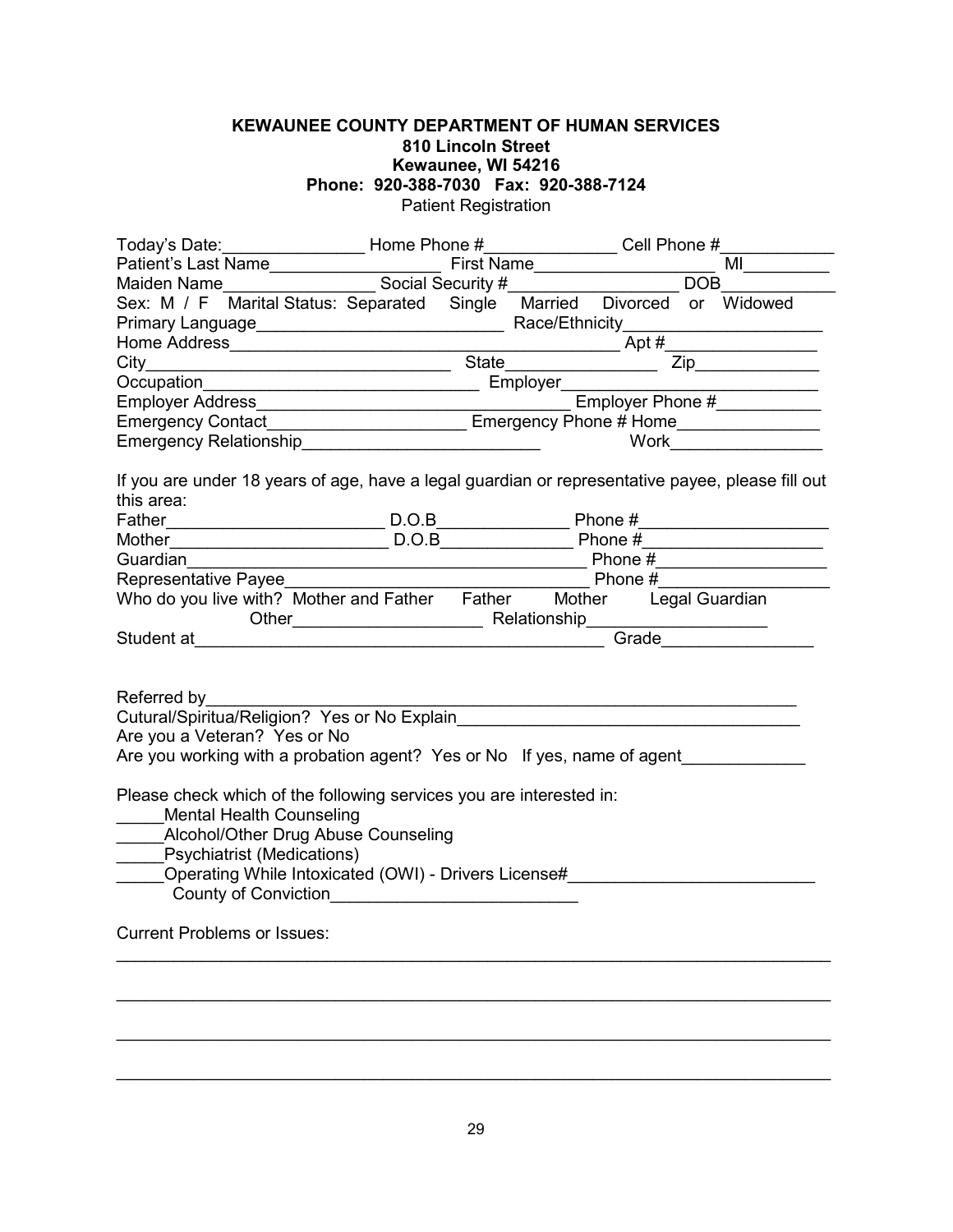| <b>Medications:</b><br>Medication           |  |                         | Dosage Time of Day Prescribing Doctor |
|---------------------------------------------|--|-------------------------|---------------------------------------|
|                                             |  |                         |                                       |
| <b>Allergies:</b><br>Medication             |  | <b>Adverse Reaction</b> |                                       |
| Name of Primary Physician (if you have one) |  |                         |                                       |
|                                             |  |                         |                                       |
| Name of Dentist (if you have one)           |  |                         |                                       |
| Name of Eye Doctor (if you have one)        |  |                         |                                       |
| <b>OPTIONAL:</b>                            |  |                         |                                       |
| Name of Spouse                              |  |                         | Spouse D.O.B.<br>Spouse's Employer    |
| Children:                                   |  |                         |                                       |
| <b>First Name</b>                           |  | Last Name               | D.O.B.                                |
|                                             |  |                         |                                       |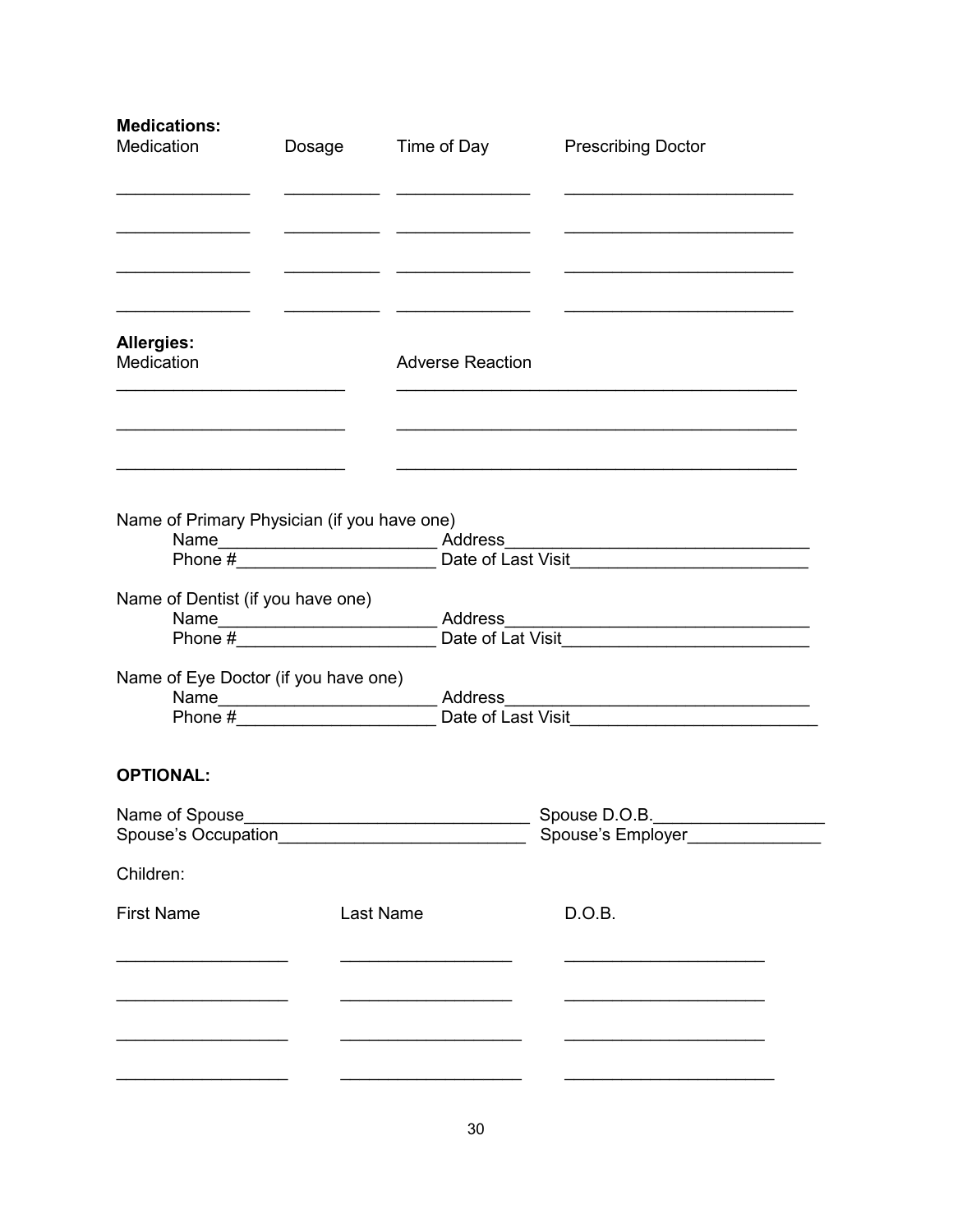# FINANCIAL/INSURANCE INFORMATION

| Date: and the part of the painting of the set of the set of the set of the set of the set of the set of the set of the set of the set of the set of the set of the set of the set of the set of the set of the set of the set           | Facility: KCHS                                                                            |                                   |  |                                    |
|-----------------------------------------------------------------------------------------------------------------------------------------------------------------------------------------------------------------------------------------|-------------------------------------------------------------------------------------------|-----------------------------------|--|------------------------------------|
| Patient Information:                                                                                                                                                                                                                    |                                                                                           |                                   |  |                                    |
|                                                                                                                                                                                                                                         |                                                                                           |                                   |  |                                    |
|                                                                                                                                                                                                                                         |                                                                                           |                                   |  |                                    |
|                                                                                                                                                                                                                                         |                                                                                           |                                   |  |                                    |
| Address<br>Birth Date <u>Single Divorced Widowed Legally Separated</u><br>Married Married Married Married Communication Married Married Married Married Married Married Married Married Married Married Married Married Married Married |                                                                                           |                                   |  |                                    |
|                                                                                                                                                                                                                                         |                                                                                           |                                   |  |                                    |
|                                                                                                                                                                                                                                         |                                                                                           |                                   |  |                                    |
|                                                                                                                                                                                                                                         |                                                                                           |                                   |  |                                    |
| If Child is Under 18:                                                                                                                                                                                                                   |                                                                                           |                                   |  |                                    |
| Family: Name                                                                                                                                                                                                                            |                                                                                           | Birthdate Phone Social Security # |  |                                    |
|                                                                                                                                                                                                                                         |                                                                                           |                                   |  |                                    |
|                                                                                                                                                                                                                                         |                                                                                           |                                   |  |                                    |
|                                                                                                                                                                                                                                         |                                                                                           |                                   |  |                                    |
|                                                                                                                                                                                                                                         |                                                                                           |                                   |  |                                    |
|                                                                                                                                                                                                                                         |                                                                                           |                                   |  |                                    |
| Insurance Information (please provide copy of both sides of insurance cards)                                                                                                                                                            |                                                                                           |                                   |  |                                    |
| Thone #<br>Madress City DOB Phone #<br>Employer Phone # Group # City Policy Address City Policy + Group # City Phone # City Phone # City Phone # City Phone # Does your insurance require you to see certain providers? Yes No          |                                                                                           |                                   |  |                                    |
|                                                                                                                                                                                                                                         |                                                                                           |                                   |  |                                    |
|                                                                                                                                                                                                                                         |                                                                                           |                                   |  |                                    |
|                                                                                                                                                                                                                                         |                                                                                           |                                   |  |                                    |
|                                                                                                                                                                                                                                         |                                                                                           |                                   |  |                                    |
| If yes, are we a member of the network covered by your insurance? Yes_____ No______                                                                                                                                                     |                                                                                           |                                   |  |                                    |
|                                                                                                                                                                                                                                         |                                                                                           |                                   |  |                                    |
| Is Prior Authorization required? Yes _________ No_______ Phone #________________                                                                                                                                                        |                                                                                           |                                   |  |                                    |
|                                                                                                                                                                                                                                         |                                                                                           |                                   |  |                                    |
|                                                                                                                                                                                                                                         |                                                                                           |                                   |  |                                    |
|                                                                                                                                                                                                                                         |                                                                                           |                                   |  | (If yes, present card/information) |
| If a minor, who has legal custody?<br><u>Fig. 2008</u>                                                                                                                                                                                  |                                                                                           |                                   |  |                                    |
|                                                                                                                                                                                                                                         | <b>FOR OFFICE USE ONLY</b>                                                                |                                   |  |                                    |
|                                                                                                                                                                                                                                         |                                                                                           |                                   |  |                                    |
| Ability to pay benefit (for private payment or balance not paid by insurance or Medicare)                                                                                                                                               |                                                                                           |                                   |  |                                    |
| • Gross, household income \$____________ per month (copy of most recent paycheck stub(s)                                                                                                                                                |                                                                                           |                                   |  |                                    |
|                                                                                                                                                                                                                                         | required for self, spouse, mother and father)                                             |                                   |  |                                    |
| Unearned income \$<br>$\bullet$                                                                                                                                                                                                         | per month (proof required of child support,                                               |                                   |  | unem-                              |
| ployment, disability, etc.)                                                                                                                                                                                                             |                                                                                           |                                   |  |                                    |
| $\bullet$                                                                                                                                                                                                                               | Number of persons, including self, who live on this income________ (self, spouse,         |                                   |  | chil-                              |
| dren under age 18)                                                                                                                                                                                                                      |                                                                                           |                                   |  |                                    |
| $\bullet$                                                                                                                                                                                                                               | Court ordered obligations paid monthly \$________________________(proof required of child |                                   |  |                                    |
| support, fines, and probation fees)                                                                                                                                                                                                     |                                                                                           |                                   |  |                                    |
| $\bullet$                                                                                                                                                                                                                               | Medical/Dental paid monthly? \$_______________(proof required)                            |                                   |  |                                    |
|                                                                                                                                                                                                                                         |                                                                                           |                                   |  |                                    |
| For Office Use Only:                                                                                                                                                                                                                    |                                                                                           |                                   |  |                                    |
| Maximum Monthly Payment from Table \$                                                                                                                                                                                                   |                                                                                           |                                   |  |                                    |
|                                                                                                                                                                                                                                         |                                                                                           |                                   |  |                                    |
|                                                                                                                                                                                                                                         |                                                                                           |                                   |  |                                    |
| Is the family currently being billed for State or County funded service relating to mental hy-                                                                                                                                          |                                                                                           |                                   |  |                                    |
| giene, alcohol and other drug abuse, developmental disabilities, social services, youth correc-                                                                                                                                         |                                                                                           |                                   |  |                                    |
| tions services? Yes ________ No________                                                                                                                                                                                                 |                                                                                           |                                   |  |                                    |
|                                                                                                                                                                                                                                         |                                                                                           |                                   |  |                                    |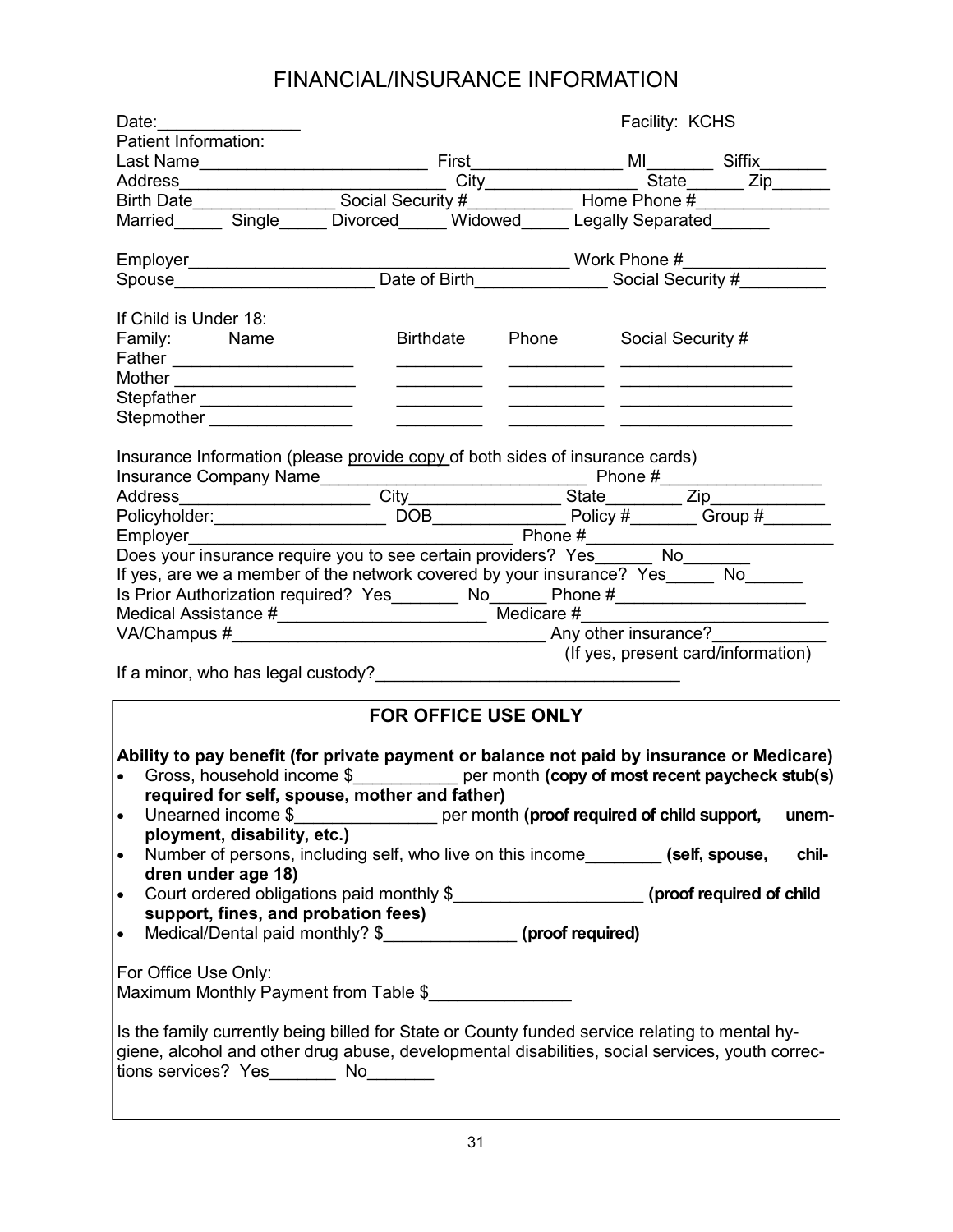#### FACILITY: Kewaunee County Department of Human Services 810 Lincoln Street, Kewaunee, WI 54226

### **ACKNOWLEDGEMENT**

I, the undersigned, certify that the foregoing information is true, correct and complete. I certify that no facts which should be included have been omitted. I also agree to obtain any additional information necessary to submit for third-party payment and to determine my right to receive a reduced fee for services (Uniform Fee). I authorize any banker, attorney or other persons having information concerning my financial status to release this information to the Kewaunee County Department of Human Services.

### **ASSIGNMENT OF INSURANCE/MEDICAL ASSISTANCE/MEDICARE BENEFITS**

I, the undersigned, authorize payment to the Kewaunee County Department of Human Services of the benefits herein specified and otherwise payable to me (of applicable), but not to exceed the Agency's regular charges for this period of treatment. I understand that if I have not provided full insurance, Medical Assistance, Medicare benefit information, I will be liable for the full cost of the services provided (if applicable).

| <b>FOR OFFICE USE ONLY</b>                                                                                                                                                   |  |  |  |  |
|------------------------------------------------------------------------------------------------------------------------------------------------------------------------------|--|--|--|--|
| <b>AGREEMENT TO PAY</b><br>I, the undersigned, have been advised by the Kewaunee County Department of Human<br>Services and agree to all responsibilities to pay as follows: |  |  |  |  |
| Medicaid Co-pay<br>Personal Liability Amount, maximum per month<br>(may be based upon the Uniform Fee/sliding fee scale)<br>No Financial Ability to Pay                      |  |  |  |  |

### **AUTHORIZATION FOR RELEASE OF CLIENT INFORMATION**

I, the undersigned, authorize any physician, therapist, counselor who provides service to me, to release, a photostat, xerographic or facsimile copy of my complete medical records including psychiatric and psychological evaluations, test reports, social history records, staffing summaries, progress, notes, treatment notes/summaries, medication records, therapy notes, as well as reports received from other agencies to my Insurance Company, Medical Assistance, Medicare Intermediary, the Health Care Financing Administration and its agents, to be used as necessary for the sole purpose of securing payment to the Kewaunee County Department of Human Services. These documents shall be considered as valid as the original. I understand that I have the right to inspect and receive a copy of the material to be disclosed if I request one.

I, the undersigned, understand that this consent is revocable at any time, except to the extent that action has already been taken prior to revocation, and that this consent remains in force until termination of treatment.

 $\_$  , and the set of the set of the set of the set of the set of the set of the set of the set of the set of the set of the set of the set of the set of the set of the set of the set of the set of the set of the set of th

 $\_$  , and the set of the set of the set of the set of the set of the set of the set of the set of the set of the set of the set of the set of the set of the set of the set of the set of the set of the set of the set of th

(Client Signature—Age 16 or over) (Date)

(Parent/Legal Guardian Signature) (Date)